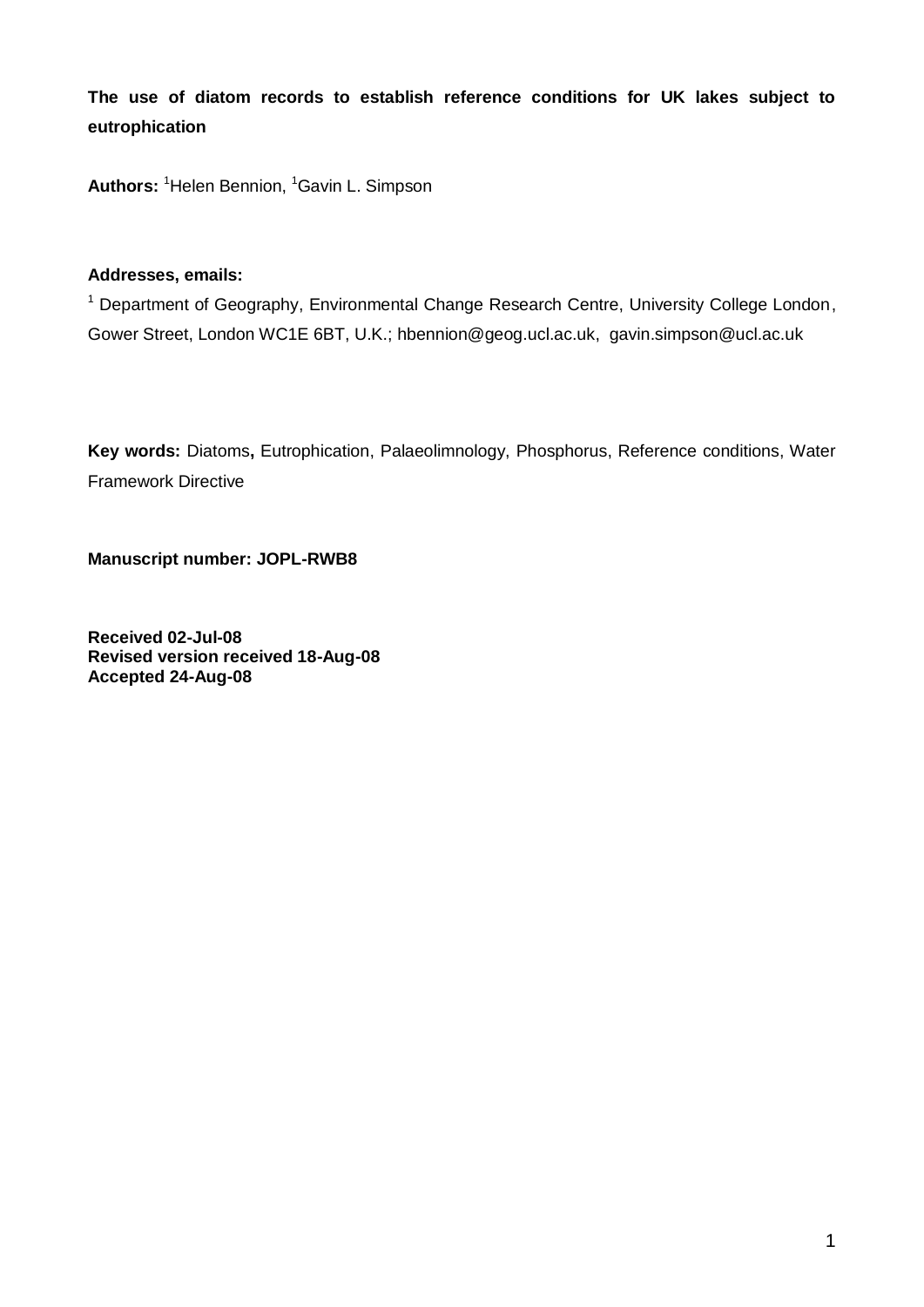#### **Abstract**

A knowledge of pre-disturbance conditions is important for setting realistic restoration targets for lakes. For European waters this is now a requirement of the European Council Water Framework Directive (WFD) where ecological status must be assessed based on the degree to which present day conditions deviate from reference conditions. Here, we employ palaeolimnological techniques, principally inferences of total phosphorus from diatom assemblages (DI-TP) and classification of diatom composition data from the time slice in sediment cores dated to ~1850 AD, to define chemical and ecological reference conditions, respectively, for a range of UK lake types. The DI-TP results from 169 sites indicate that reference TP values for low alkalinity lakes are typically < 10  $\mu$ g L<sup>-1</sup> and in many cases < 5  $\mu$ g L<sup>-1</sup>, whilst those for medium and high alkalinity lakes are in the range 10-30 µg  $L^{-1}$  and 20-40 µg  $L^{-1}$ , respectively. Within the latter two alkalinity types, the deeper waters (> 3 m mean depth) generally had lower reference TP concentrations than the shallow sites. A small group of shallow marl lakes had concentrations of  $\sim$ 30 µg L<sup>-1</sup>. Cluster analysis of diatom composition data from 106 lakes where the key pressure of interest was eutrophication identified three clusters, each associated with particular lake types, suggesting that the typology has ecological relevance, although poor cross matching of the diatom groups and the lake typology at type boundaries highlights the value of a site-specific approach to defining reference conditions. Finally the floristic difference between the reference and present day (surface sample) diatom assemblages of each site was estimated using the squared chord distance dissimilarity coefficient. Only 25 of the 106 lakes experienced insignificant change and the findings indicate that eutrophication has impacted all lake types with > 50% of sites exhibiting significant floristic change. The study illustrates the role of the sediment record in determining both chemical and ecological reference conditions, and assessing deviation from the latter. Whilst restoration targets may require modification in the future to account for climate induced alterations, the long temporal perspective offered by palaeolimnology ensures that such changes are assessed against a sound baseline.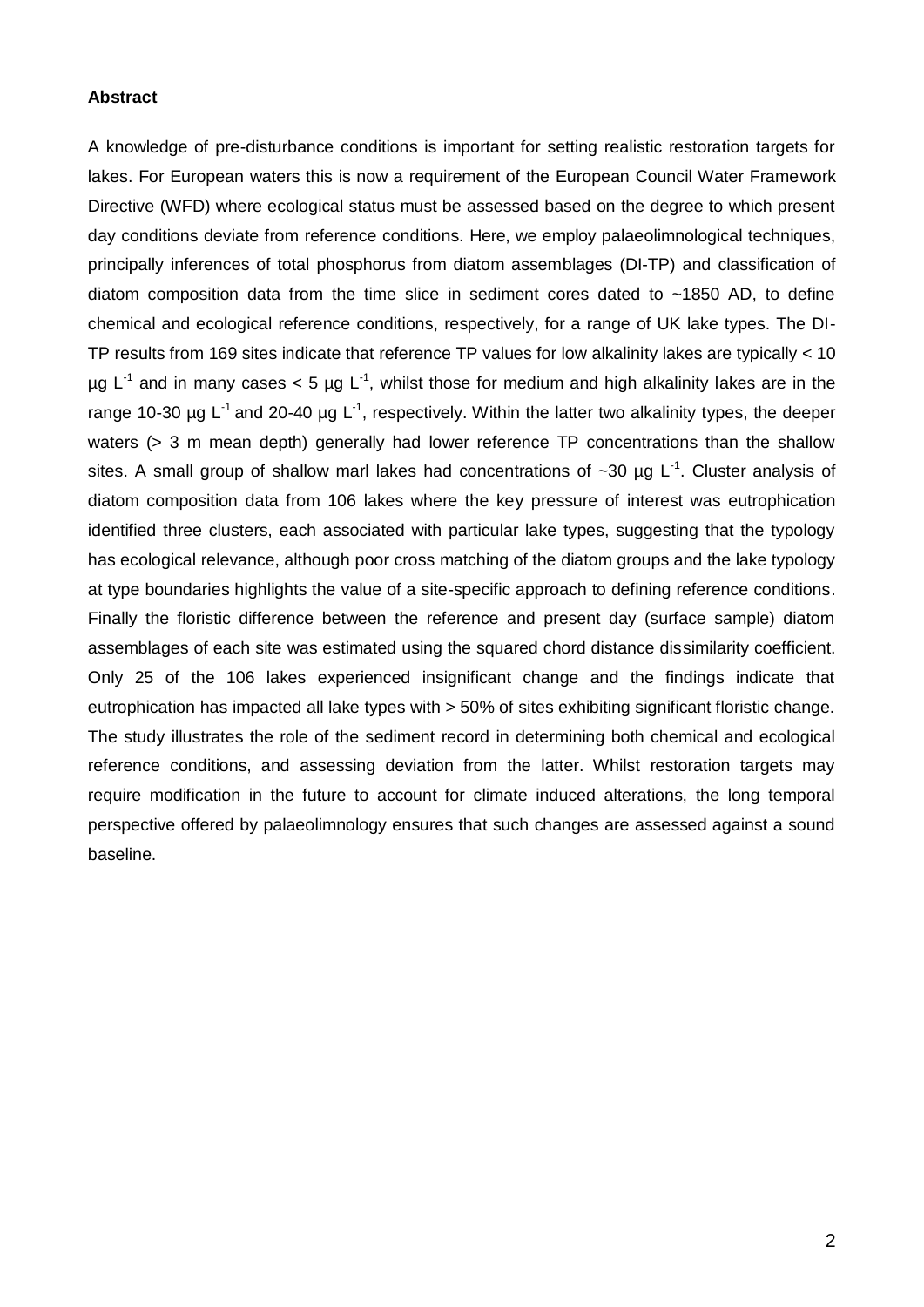#### **Introduction**

Eutrophication of aquatic ecosystems, principally caused by phosphorus (P) and nitrogen (N) from agricultural sources, industrial waste and domestic sewage, has been recognised as a global problem since the 1960s (Hutchinson 1969) and remains one of the foremost environmental issues threatening the quality of surface waters (Smith et al. 2006). The symptoms include high algal biomass often accompanied by dense summer blooms of cyanobacteria or green algae, reduced abundance or complete loss of submerged plants, dominance of plankti-benthivorous fish, low water clarity and deoxygenation (Moss 1998). Many lakes have been subject to nutrient loading over relatively long timescales (centuries, decades) (e.g. Bradshaw et al. 2006) and it is therefore likely that few sites in European lowland catchments remain in a pristine condition. Efforts to better manage and restore enriched systems have increased over the last decade or so, ranging from reductions in nutrient loading (e.g. Jeppesen et al. 2007) to biomanipulation (e.g. Søndergaard et al. 2007) and there are now numerous examples of lakes in recovery (Anderson et al. 2005). Nevertheless, whilst control of point sources of pollution, particularly from sewage treatment works, has improved markedly, there are increasing concerns about how to tackle the more challenging problem of diffuse nutrient sources and slow release of P from soils in agricultural regions (Carpenter 2005). Furthermore, we must now consider whether changes in our climate may exacerbate the symptoms of eutrophication and confound recovery efforts (Battarbee et al. 2005; Jeppesen et al. 2007).

Sound management requires a good understanding of ecosystem processes and a knowledge of pre-disturbance conditions to set realistic restoration targets (e.g. Moss et al. 1997; Battarbee 1999). The advent of the European Council Water Framework Directive (WFD) (European Union 2000) in 2000 has made it a requirement for all EU member states to classify their surface waters based on the degree to which present day conditions deviate from those expected in the absence of significant anthropogenic influence, termed reference conditions, and therefore the need for information on the chemical and ecological status of aquatic systems prior to enrichment is greater than ever. Unfortunately long-term datasets are rare for most lakes and, where they exist, monitoring programmes tend to have been initiated once the problem has already become apparent. The WFD states that, in the absence of long-term data, reference conditions may be derived using palaeolimnological methods (Pollard and Huxham 1998; European Union 2000). Indeed, palaeolimnology has now become a standard technique for providing information on ecological status and the timing, rate and magnitude of ecological change (Smol 2008) and has been applied in several recent studies to define reference conditions in the context of the WFD (see review in Bennion and Battarbee 2007).

One of the most widely used biological groups in such studies is the diatoms (Bacillariophyceae), unicellular, siliceous algae (e.g. Stoermer and Smol 1999; Battarbee et al.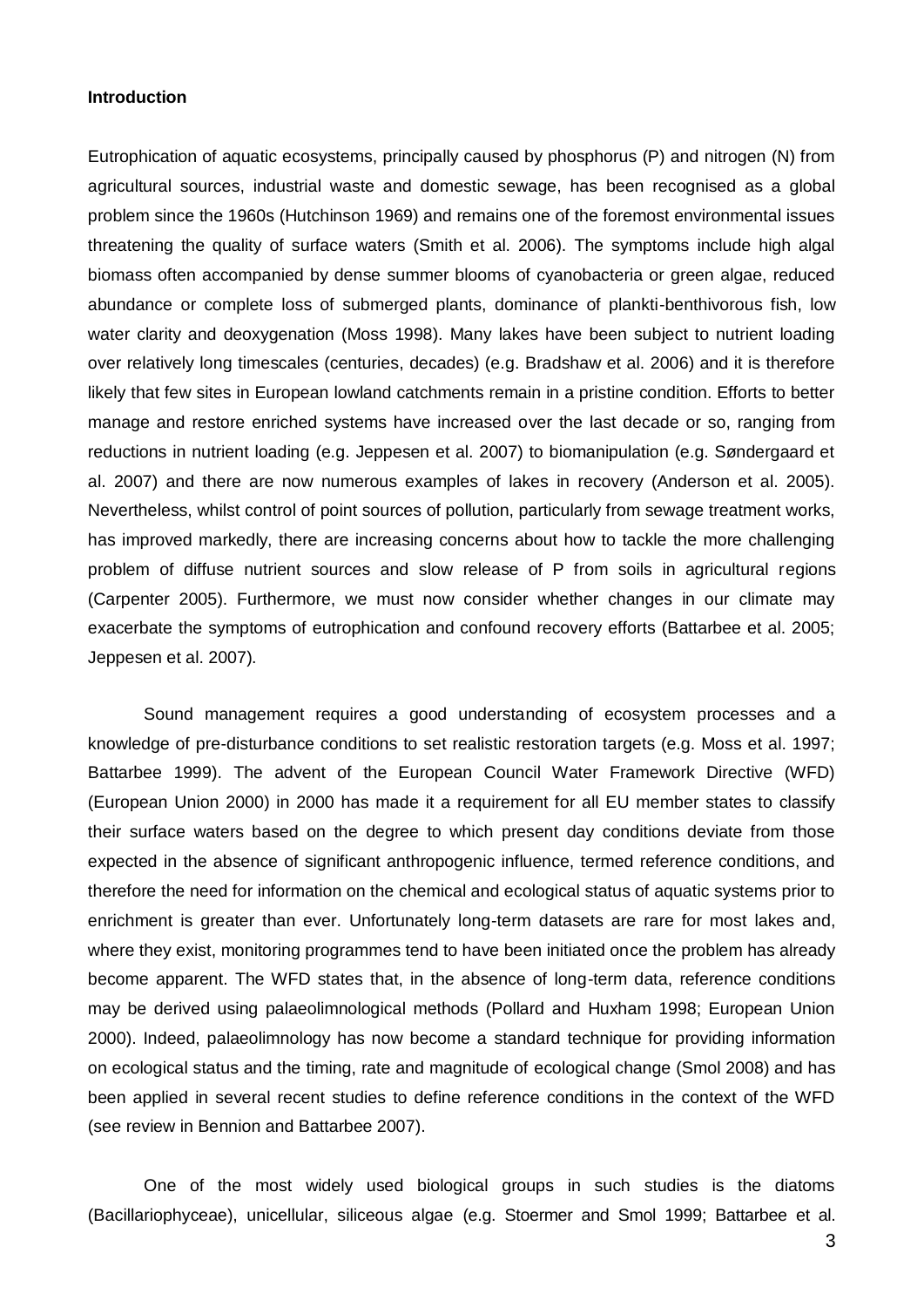2001a). Diatoms are sensitive to water quality and are good indicators of lake trophic status (Hall and Smol 1999). They have been employed both qualitatively, whereby shifts in diatom assemblages over time coupled with ecological information can provide a record of ecological change, and quantitatively, whereby transfer functions have been developed to model the relationship between diatom assemblage composition and water chemistry in a training set of lakes (Birks 1998). With respect to eutrophication, diatom-P transfer functions have been the most commonly developed models for inferring past nutrient concentrations in lakes (Hall and Smol 1999). In most cases, the models reconstruct total P (TP) concentrations as this is the component that is routinely measured in water chemistry surveys given that it is typically the limiting nutrient in fresh waters (Vollenweider 1969), it is traditionally used in lake trophic status classifications (OECD 1982) and it is consequently the nutrient parameter most familiar to lake managers. Numerous diatom-P transfer functions have been developed for European lakes (e.g. Wunsam and Schmidt 1995; Bennion et al. 1996a; Lotter et al. 1998; Bradshaw and Anderson 2001; Kauppila et al. 2002; Chen et al. 2008), several of which were combined in the EU project EDDI ("European Diatom Database") (Battarbee et al. 2001b). The approach is able to provide estimates of baseline (reference) TP concentrations in lakes and, when coupled with dating of sediment cores, the timing, rates and possible causes of enrichment at a particular site (e.g. Bennion et al. 1996b; Anderson 1997; Taylor et al. 2006).

In contrast to many of the methods commonly used to define reference conditions for lakes such as the loss coefficient method (e.g. Moss et al. 1997) and the morphoedaphic index (Vighi and Chiaudani 1985), palaeolimnological techniques can be employed not only to provide a chemical reference condition but to provide an ecological target for management purposes, a concept fundamental to the WFD (European Union 2000). The WFD places emphasis on the ecological structure and function of aquatic ecosystems with biological elements (fish, invertebrates, macrophytes, phytobenthos and phytoplankton) at the centre of the status assessments, and hydromorphology and physico-chemistry as supporting elements. The fossil assemblages in the reference samples of cores can potentially be used to describe the pre-impact communities, i.e. the ecological reference condition, of a particular lake or lake type.

In this paper we evaluate the role of the sedimentary diatom record for defining reference conditions and assessing the degree of ecological change with respect to eutrophication for a set of UK lakes. The lakes have been classified into types based on a scheme designed for WFD implementation which enables the environment agencies in England, Wales and Scotland to report reference conditions on a type-specific basis. We apply diatom transfer functions to establish reference TP concentrations and classify the compositional data to characterise the reference diatom communities for each lake type. Dissimilarity measures are calculated between the reference and surface sediment diatom assemblages to assess the degree of floristic change at each site.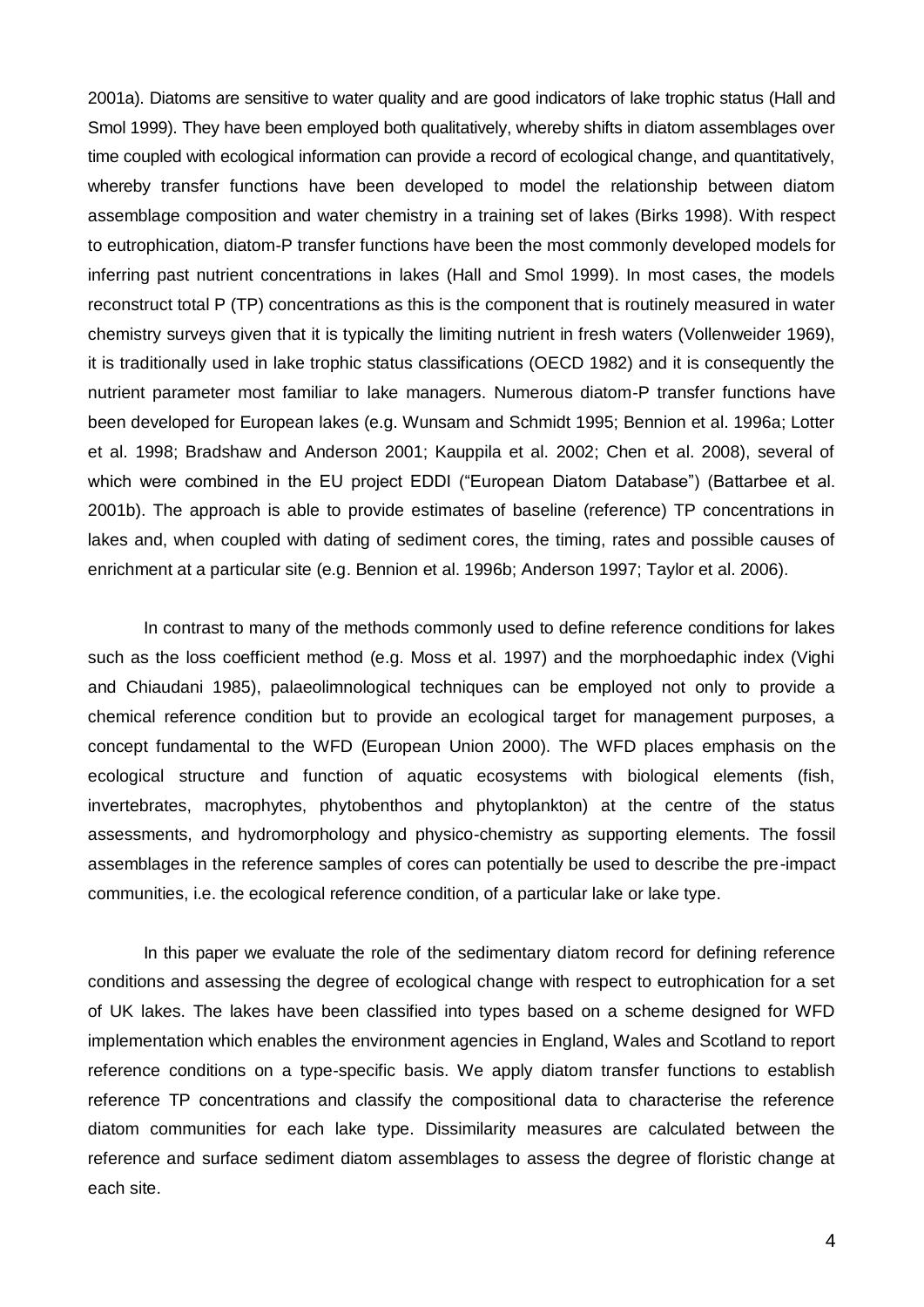#### **Methods**

#### The datasets

A dataset of 169 UK lakes was used for establishing chemical reference conditions. This was derived from existing data held in the database, AMPHORA, at the Environmental Change Research Centre (ECRC), University College London. Data were retrieved for all sites where diatoms had been analysed from a sediment core collected from a UK lake. Each site was assigned to a type according to the lakes reporting typology developed for ecoregion 18 (Great Britain-GB) (Phillips 2003). This was designed to meet the needs of river basin characterisation required by the WFD whereby lakes are classified into types such that type-specific reference conditions can be described for the ecological quality elements. The GB lake typology scheme is based on alkalinity (catchment geology) and lake mean depth data and the 169 lakes represent a broad range of the main lake types with good geographical coverage (Table 1). However, because the diatom data were derived from projects undertaken by the ECRC over the last few decades, many of which have focused on areas sensitive to acidification, there was a strong bias towards low alkalinity and upland systems (Table 1). The numbers of medium and high alkalinity lakes in the diatom database were relatively few. Given that the current paper is concerned with lakes subject to eutrophication, for the definition of ecological reference conditions and assessment of floristic change, a slightly modified version of the dataset was used. This included samples from additional medium or high alkalinity waters in predominantly low lying areas of the UK that were added to the database after 2004. It also screened out all those lakes in acid sensitive regions where the main driver of ecological change was unlikely to be eutrophication. This resulted in a smaller but more appropriate dataset of 106 lakes with more equal representation of the three main alkalinity classes (Table 1, Appendix 1).

A sediment core had been collected from the deepest point of each lake during the original studies which were conducted at some time between the late 1980s and 2003. In most cases the cores were dated, using either radiometric techniques (Appleby et al. 1986) or the spheroidal carbonaceous particle (SCP) profile method (Rose et al. 1995). The sample approximating to ~1850 AD was selected to represent the reference condition, herein termed the reference sample. In the absence of dates (at ~40 sites), the bottom sample of the core was taken to represent the reference sample although it is possible, particularly where cores are short, that this does not extend back as far as 150 years. For the UK, it is generally agreed that ~1850 AD is a suitable date against which to assess impacts for lakes as this represents a period prior to major industrialisation and agricultural intensification (Battarbee 1999; Fozzard et al. 1999). The analysis of reference samples in this way removes the problem inherent in spatial-state schemes in which the lakes have been subject to different pressures and varying degrees of impact (Cardoso et al. 2007). It is accepted, however, that aquatic systems have been subjected to anthropogenic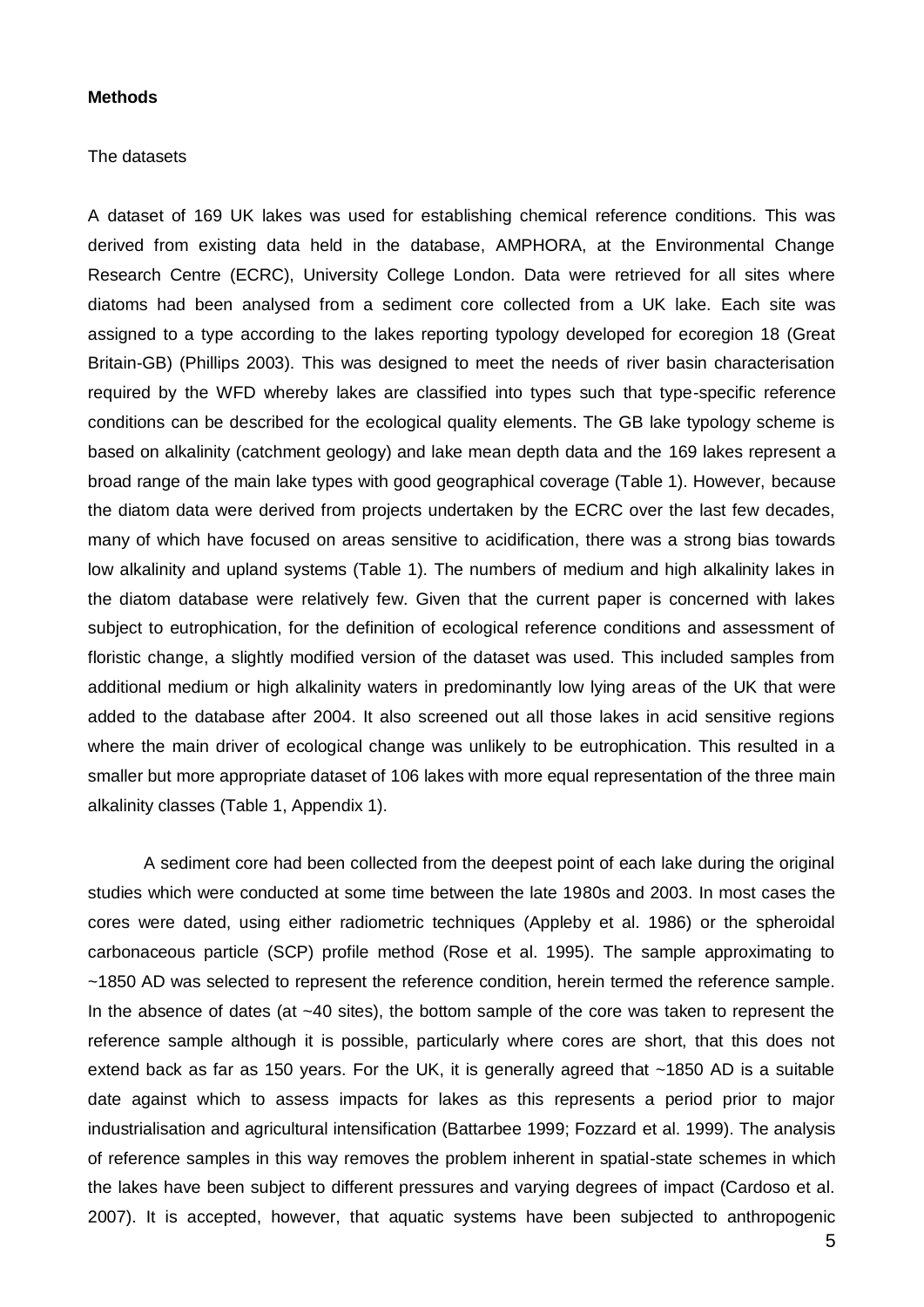impacts over much longer time-scales and, therefore, the ~1850 reference conditions are unlikely to equate to the natural or pristine state. The diatoms in the reference samples were counted using standard techniques (Battarbee et al. 2001a) and in all cases a minimum of 300 valves were identified. All diatom data were expressed as percentage relative abundance.

#### Chemical reference conditions

The technique of weighted averaging (WA) regression and calibration (e.g. ter Braak and van Dam 1989), and its extension to WA partial least squares (WAPLS) (ter Braak and Juggins 1993), have become standard techniques in palaeolimnology for reconstructing past environmental variables (Anderson 1995; Battarbee 1999). Existing diatom transfer functions, derived using these methods, for inferring TP were applied to the diatom data in the reference samples from the 169 lakes, following taxonomic harmonisation between the training sets and the fossil data. Reconstructions of reference DI-TP were produced using either a Northwest European training set of 152 relatively shallow lakes (< 10 m maximum depth) with a median value for the dataset of 104  $\mu$ g TP L<sup>-1</sup> and a root mean squared error of prediction (RMSEP) of 0.21  $log_{10}$  ug TP L<sup>-1</sup> for the WAPLS twocomponent (WA-PLS2) model (Bennion et al. 1996a), or a model based on a training set of 56 relatively large, deep lakes (> 10 m maximum depth) from Scotland, Northern Ireland, Cumbria, southern Norway and central Europe, with a median value for the dataset of 22  $\mu$ g TP L<sup>-1</sup> (Bennion et al. 2004). For this dataset, the best model was generated with simple WA and inverse deshrinking (RMSEP of 0.25  $log_{10}$  µg TP L<sup>-1</sup>). For each reference sample, the training set containing the greatest percentage of the taxa present in the fossil sample was selected, which in most cases resulted in the shallow lake training set being used for the shallow lakes and the deep lake model being used for the deep lakes. All reconstructions were implemented using  $C^2$  (Juggins 2003).

#### Ecological reference conditions

The smaller dataset of reference samples from 106 UK lakes was used to identify the diatom communities typically associated with reference condition of the main lake types. All 274 taxa present in the samples were included and a Hellinger transformation (Legendre and Gallagher 2001) was applied to the diatom data prior to analysis. *k*-means cluster analysis was used to partition the diatom data into  $k = 2, ..., 10$  clusters. One hundred random starting locations for the *k*-means algorithm were generated and the best solution for each *k* was retained for further analysis. A combination of the Calinski-Harabasz criterion and ordination was used to determine the number of clusters to retain and interpret. The results of the *k*-means clustering were projected into a two dimensional solution from a non-metric multi-dimensional scaling (nMDS) analysis of the Hellinger pair-wise dissimilarities between sites, following the recommendations of Minchin (1987).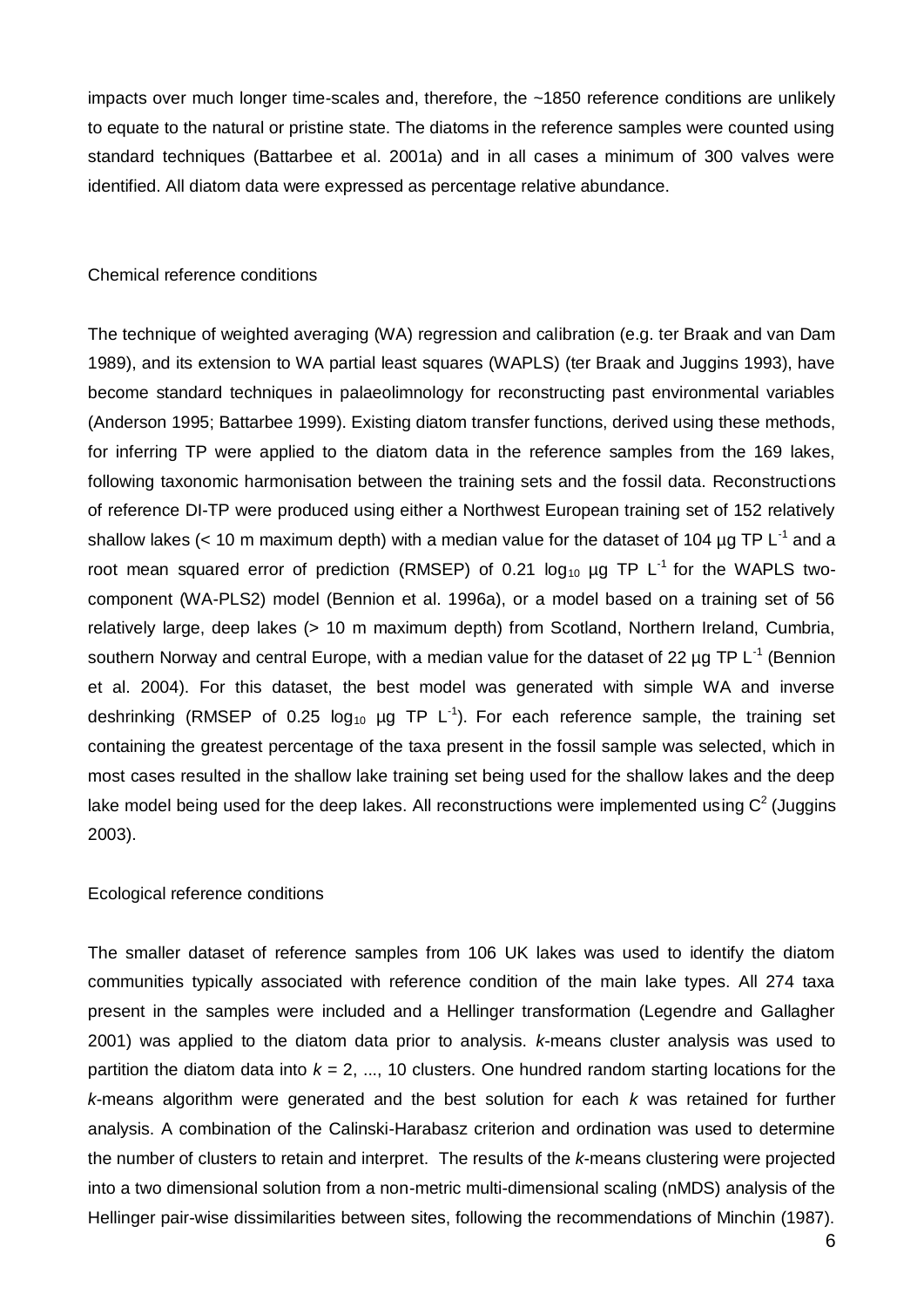nMDS aims to provide an optimal, low-dimensional mapping of the original dissimilarities by preserving only the rank ordering of pair-wise, between site distances. The indicator species associated with each cluster were identified using the IndVal procedure of Dufrêne and Legendre (1997). The indicator species retained were those taxa which had a significant IndVal score, assessed using 1000 random permutations.

In order to assess how closely the diatom based clusters matched the GB lake typology, the typology classes were converted to dummy (presence-absence) class variables. Each lake was assigned a value of 1 for the dummy class variable representing the GB type the lake belonged to and a 0 for the other types. IndVal was then performed using the diatom-based cluster membership as the grouping variable and the dummy class variables as the 'species' data. As above, 1000 permutations were used to assess the significance of the calculated IndVal scores. The IndVal method combines measures of *fidelity* and *specificity* such that good indicator species are those species that are found predominantly in a single group and are present in the majority of samples within that group, and are not necessarily the most abundant taxa. IndVal can be extended to the use of presence-absence data as described above (Dufrêne and Legendre 1997).

All analyses were performed using R version 2.7.1 (R Core Development Team 2008) using the vegan (version 1.11-5; Oksanen et al 2008) and labdsv (version 1.3-1, Roberts 2007) R packages.

#### Floristic change

The diatom data from the surface (uppermost 0.5 or 1 cm) sample of each of the 106 lake cores were used to provide information on the current diatom assemblages of the lakes. The surface sediment sample represents the last few years' accumulation of diatoms deposited from a variety of habitats within the lake. However, because this study makes use of existing data from previous studies, some of the core tops represent conditions from up to a decade ago. The diatoms were counted using standard techniques (Battarbee et al. 2001a) in the same way as for the reference samples. The degree of floristic change between the reference and surface sample was assessed using the squared chord distance (SCD) dissimilarity coefficient (Overpeck et al. 1985) computed using R (R Development Core Team 2008) and the analogue package version 0.5-2 (Simpson 2007a, b). SCD values range from 0 to 2 where a value of 0 indicates that two samples are perfectly similar and a value of 2 perfectly dissimilar. Scores less than 0.29, 0.39, 0.48 and 0.58 indicate insignificant floristic change at the 1st, 2.5th, 5th and 10th percentile, respectively (Simpson et al. 2005). The 2.5th percentile is used here to define sites with low floristic change between the reference and surface sample. This is more stringent than the  $5<sup>th</sup>$  percentile used by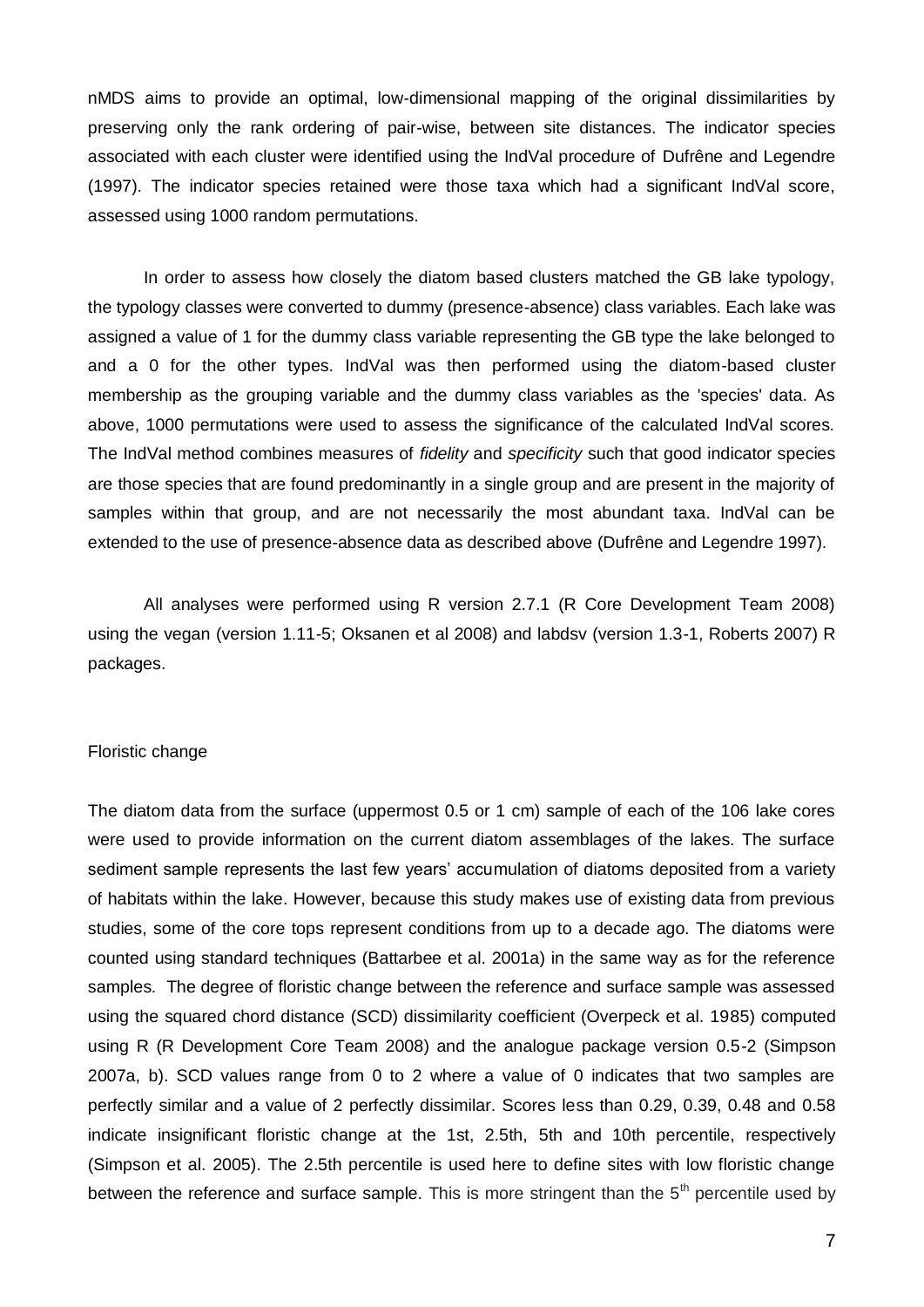Bennion et al. (2004) and reflects revised thinking by the authors about what constitutes biologically important change at a site based largely on the observation that unimpacted lakes in the AMPHORA database (including lakes analysed for evidence of acidification and not included in this study) typically have SCD scores of <0.4. Where insignificant change is detected, sites can be considered as potential reference lakes and where significant change is observed, the degree of change from site-specific reference conditions is evaluated to assess ecological status.

#### **Results**

#### Chemical reference conditions

The DI-TP reference values for the 169 lakes range from 2 to 50  $\mu$ g l<sup>-1</sup>. Typical ranges of reference TP concentrations were determined for the main lake types (Fig. 1). The low alkalinity lakes, both deep and shallow, had reference TP values of  $< 10 \mu g L^{-1}$  and in many cases of  $< 5 \mu g L^{-1}$ reflecting the naturally nutrient-poor status of these waters. The medium alkalinity, deep lakes typically had reference TP concentrations of 10-20  $\mu$ g L<sup>-1</sup>, although some lakes had values < 10  $\mu$ g  $L^{-1}$  and some were > 30 µg  $L^{-1}$  reflecting the more productive status of many of these waters even prior to the major period of enrichment. The medium alkalinity, shallow lakes had higher values than the deep lakes in this alkalinity band with reference TP concentrations typically in the range 20-30  $\mu$ g L<sup>-1</sup>, and the values for the high alkalinity, deep lakes were also in this range. The high alkalinity, shallow lakes had somewhat higher reference TP concentrations than the other lake types, typically of 30-40  $\mu$ g L<sup>-1</sup>, reflecting the naturally higher productivity of these systems, although there was a large range of values in this group with a maximum of  $\sim$ 50 µg L<sup>-1</sup>. Finally, a small group of shallow marl lakes had concentrations of  $\sim$ 30  $\mu$ g L<sup>-1</sup>.

#### Ecological reference conditions

Following removal of five outliers from the full dataset of 106 lakes owing to their unusual species composition, three clusters were identified in the remaining dataset of 101 lakes (Fig. 2a) along with their associated indicator species (Table 2). The outliers included both of the low alkalinity, shallow lakes and therefore this type was omitted from the cluster analysis. Cluster 1 (N=33) was comprised of high alkalinity and marl lakes, most of which were shallow but with a small number of deep lakes also present. The indicator taxa associated with this cluster included the benthic *Fragilaria* species (e.g. *F. construens* var. *venter, F. construens, F. pinnata, F brevistriata*), *Amphora pediculus* and several planktonic taxa including *Stephanodiscus parvus, Stephanodiscus hantzschii* and *Aulacoseira granulata* (Fig. 2b). Cluster 2 (N=36) was comprised of mostly medium alkalinity and several high alkalinity lakes, including both shallow and deep waters. The assemblages of these lakes were typically comprised of *Cyclotella radiosa*, *Cymbella*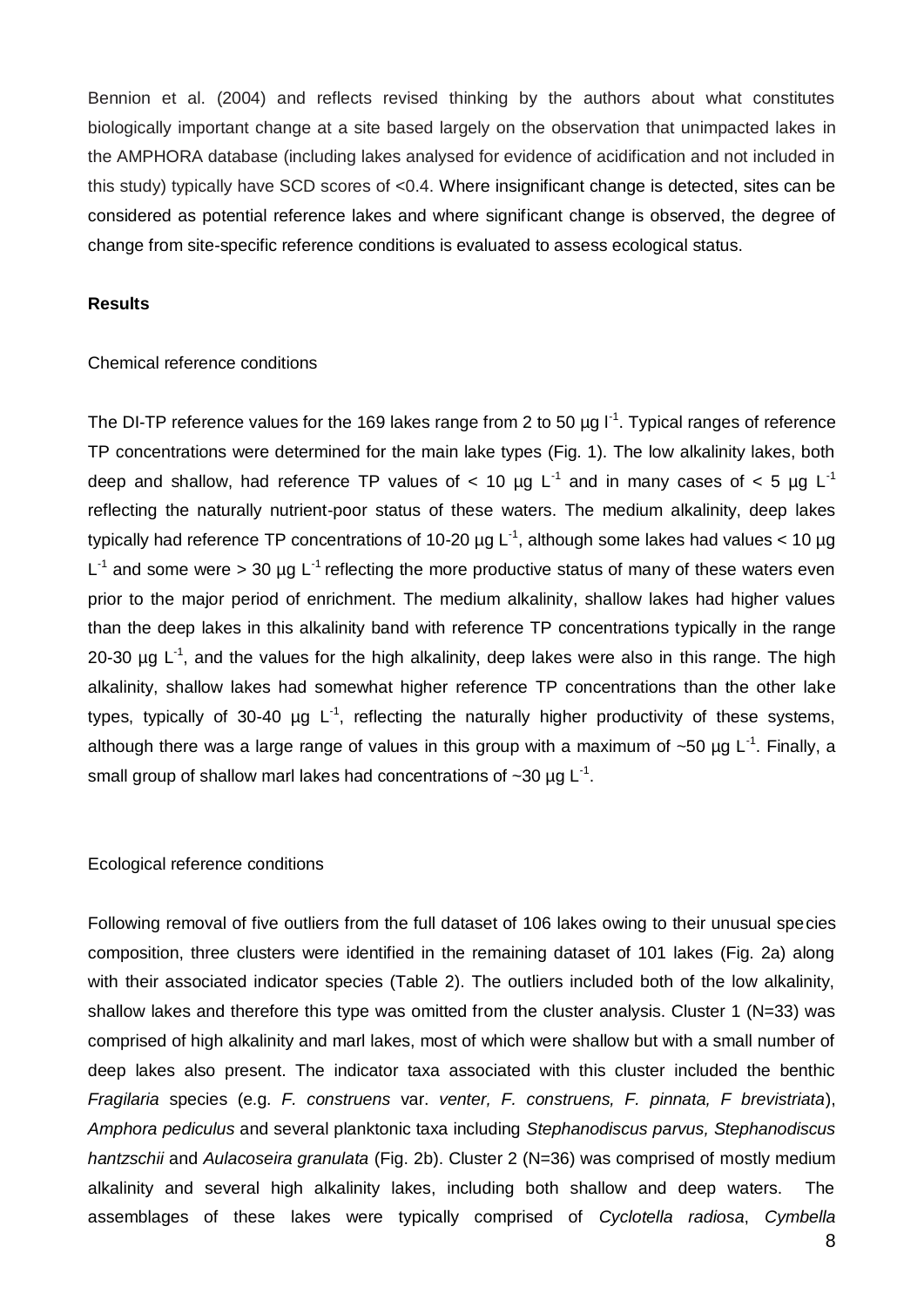*microcephala*, *Fragilaria virescens* var *exigua, Eunotia incisa, Navicula radiosa* and *Achnanthes pusilla* (Fig. 2b). Finally, cluster 3 (N=32) was comprised of low to medium alkalinity lakes and was largely restricted to deep waters. The indicator taxa associated with these lake types included planktonic *Cyclotella* taxa (e.g. *C. comensis, C. kuetzingiana*), *Brachysira vitrea, Tabellaria flocculosa, Achnanthes minutissima* and *Hannaea arcus* (Fig. 2b).

The IndVal analysis showed that the diatom clusters map on reasonably well to particular lake types (Table 3). The LA-D and MA-D lakes were significantly associated with cluster 3, MA-Sh lakes were significantly associated with cluster 2, and HA-Sh and Marl-Sh lake types, and to a lesser extent Marl-D types, were significantly associated with cluster 1. Only the HA-D group had an insignificant score being equally distributed between clusters 1 and 2. There were no representatives of the LA-Sh lake type in the cluster analyses.

#### Floristic change

The SCD scores calculated between the reference and surface sediment samples of the 106 lakes range from 0.13 to 1.77 (Fig. 3), with only 25 lakes experiencing low floristic change  $( $0.39=2.5<sup>th</sup>$$ percentile) (Table 4). Of the 21 low alkalinity, deep lakes, seven have a score below the critical value at the  $2.5<sup>th</sup>$  percentile whereas neither of the two low alkalinity, shallow lakes have a score below this value (Table 4). The remaining low alkalinity lakes have experienced significant change with nine sites exceeding the critical value at the  $10<sup>th</sup>$  percentile (> 0.58). Of the 23 medium alkalinity, deep lakes and 13 medium alkalinity, shallow lakes, only five and three sites, respectively, have a score below the critical value at the  $2.5<sup>th</sup>$  percentile (Table 4). A total of 22 medium alkalinity lakes exceed the critical value at the  $10<sup>th</sup>$  percentile. Of the eight high alkalinity, deep lakes, three have a score below the critical value at the  $2.5<sup>th</sup>$  percentile and of the 28 high alkalinity, shallow lakes, only six have a score below this value (Table 4). Many of the lakes in the high alkalinity band have experienced significant floristic change with 21 lakes exceeding the critical value at the  $10<sup>th</sup>$  percentile. Of the 11 marl lakes, only one deep site has a score below the critical value at the  $2.5<sup>th</sup>$  percentile (Table 4). Five of the marl lakes have undergone significant floristic change at the  $10<sup>th</sup>$  percentile.

#### **Discussion**

#### Chemical reference conditions

Application of transfer functions to the fossil diatom assemblages in the 169 lakes enabled typical ranges of reference TP concentrations to be determined for the main lake types. The results indicate that reference concentrations increase with alkalinity and decrease with lake depth. The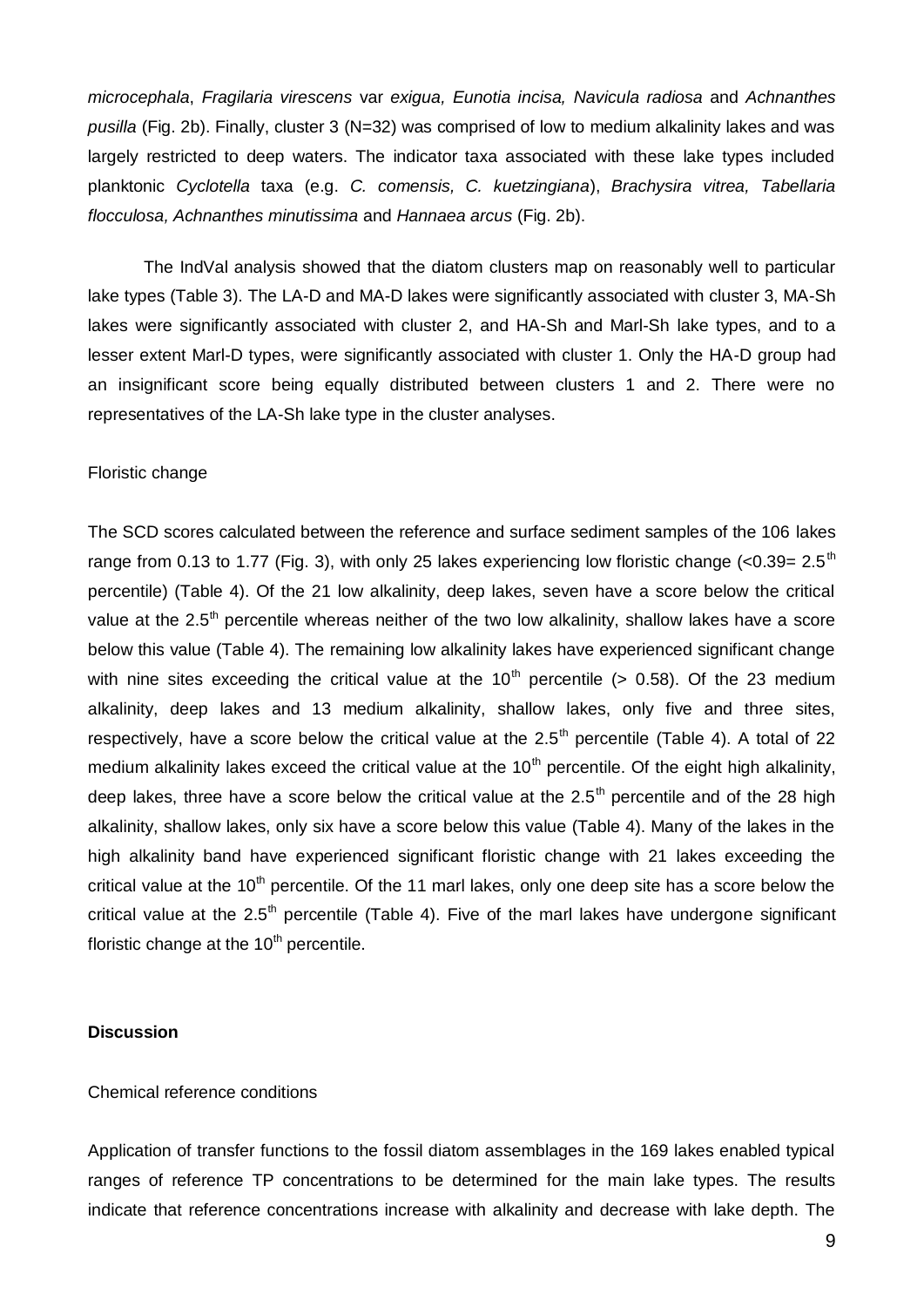low alkalinity lakes have the lowest DI-TP reference values in the dataset with almost all lakes in this group having concentrations < 10 µg L<sup>-1</sup> and many with values < 5 µg L<sup>-1</sup>. The similarity in the median and range of DI-TP values for both the deep and shallow, low alkalinity lakes suggests that lake depth has little influence on the low alkalinity systems and it is the low nutrient availability that exerts the strongest control on the diatom populations. In contrast, within the medium and high alkalinity lake types there is a clear relationship with depth such that the shallow lakes within each of these types have higher DI-TP values than their deeper counterparts. For example, in the medium alkalinity deep lakes DI-TP is mostly in the range 10-20  $\mu$ g L<sup>-1</sup> compared with 20-30  $\mu$ g L<sup>-1</sup> for the medium alkalinity shallow lakes. Likewise the values for the high alkalinity, deep lakes were largely in the range 20-30 µg L<sup>-1</sup> compared to values typically of 30-40 µg L<sup>-1</sup> in their shallow equivalent.

These findings agree with other studies on background nutrient conditions which have demonstrated a clear relationship between TP concentrations and alkalinity and mean depth. Indeed the strength of this relationship led Vighi and Chiaudani (1985) to construct the morphoedaphic index (MEI) which predicts background TP concentrations based on the ratio between total dissolved solids, as measured by alkalinity or conductivity, to lake mean depth. In an analysis of data from over 500 European reference lakes, Cardoso et al. (2007) observed that TP increased with alkalinity and declined with depth and a similar conclusion was drawn from the examination of over 1000 TP observations from a range of lake types across Europe (Phillips et al. 2008). Owing to the strong relationship between TP and chlorophyll a in these lakes (Phillips et al. 2008) chlorophyll a similarly varies with lake type such that reference concentrations are highest in high alkalinity, shallow lakes and are lowest in low alkalinity, deep lakes (Carvalho et al. 2008). Alkalinity reflects the fertility and base status of the catchment geology and soils and is therefore likely to be positively correlated with TP. The relationship between mean depth and TP is somewhat more complex but proportionally more nutrients are lost from deep lakes via sedimentation processes. In contrast, most shallow lakes are permanently mixed (polymictic) with a consequent lack of stratification of temperature and oxygen, and increased potential for the recycling of nutrients (Holdren and Armstrong 1980; Carrick et al. 1994). Interestingly, the small group of shallow marl lakes had concentrations of  $\sim$ 30 µg L<sup>-1</sup>, a similar range to those seen in the medium alkalinity shallow waters. In marl systems, inorganic P is sequestrated from the water column as a result of its co-precipitation with carbonate, thus P concentrations are reduced. Hence, marl lakes have background TP concentrations more akin to medium than to the high alkalinity waters.

Reassuringly the DI-TP values for the main lake types are in the same range as those derived from the palaeo meta-database (Battarbee et al. this issue). Nevertheless, the standard deviations, particularly for the medium and high alkalinity types, are large. The WFD requires reporting at the level of lake type, yet this within-group variability highlights the importance of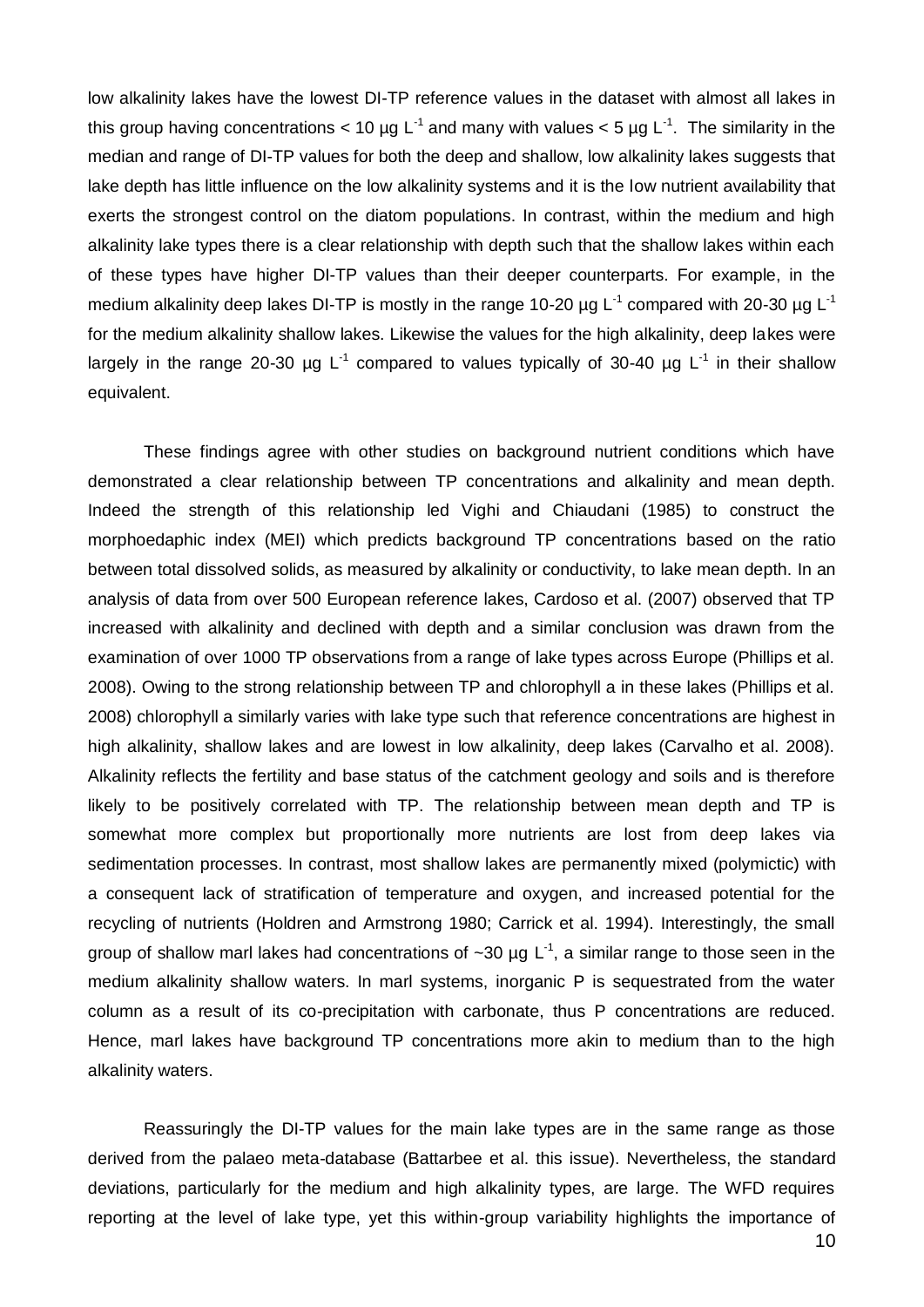defining site-specific reference conditions rather than describing a chemical reference condition on a type-specific basis. It could be argued that some of the variation is associated with errors in the diatom inferences and, like all models, diatom transfer functions are not without their limitations. Light, temperature, flushing rate, substrate and grazing pressure have all been shown to influence diatom distributions in lakes (e.g. Anderson et al. 1993; Bennion 1994) and the problems of using diatoms as indicators of lake trophic status in some shallow systems have been widely acknowledged (e.g. Bennion 1995; Bennion et al. 2001; Sayer 2001). Nevertheless, when the errors in predicted DI-TP values are compared with the inter-annual TP ranges in lakes, the models can be considered to estimate TP with reasonable accuracy (Bennion et al. 2005). Furthermore, when the predictive ability of the diatom transfer functions are compared to OECDtype regression relationships, the errors associated with the former are as good or better (Anderson et al. 1993). Returning to our argument, background TP concentrations depend on a range of factors and are, therefore, site-specific. On the basis of the current study, it is recommended that type-specific values be used only as a guide when determining nutrient reference conditions and assessing ecological status. Carvalho et al. (2008) reached the same conclusion following their analysis of chlorophyll a concentrations in over 500 European reference lakes and highlighted the likelihood of greater errors in type-specific assessments for sites that lie close to type boundaries. However, preliminary analysis of the GB typology TP data appears to suggest that some of the lake types may be distinguishable on the basis of mean TP concentrations (Simpson and Bennion, in prep).

#### Ecological reference conditions

The classification of the diatom data from the reference samples of 101 of the original 106 lakes accords reasonably well with the GB lake typology scheme, indicating that the latter has some ecological relevance. Cluster 1, comprised of mostly shallow, high alkalinity and marl lakes, is located on the left of the plot, Cluster 2 lakes of intermediate alkalinity but containing both deep and shallow waters are positioned in the centre, and Cluster 3, comprised of predominantly deep, low alkalinity and several medium alkalinity lakes, is located on the far right of axis 1 (Fig. 2a). This indicates that alkalinity and, to a lesser extent, lake depth, the two criteria used in the GB lake typology scheme, are important in explaining the diatom distributions. This allows the diatom assemblages at reference condition to be described for the main lake types. The reference floras of the deep, low to medium alkalinity lakes were characterised by oligotrophic, acidophilous to circumneutral taxa, namely the planktonic *Cyclotella* taxa (*C. comensis, C. kuetzingiana*), *Brachysira vitrea, Tabellaria flocculosa, Achnanthes minutissima* and *Hannaea arcus*. These taxa have been observed in the pre-enrichment assemblages of numerous lakes lying on relatively base poor geology (e.g. Bennion et al. 2004). The reference floras of the lakes with intermediate alkalinity contained taxa commonly found in more productive, circumneutral to slightly alkaline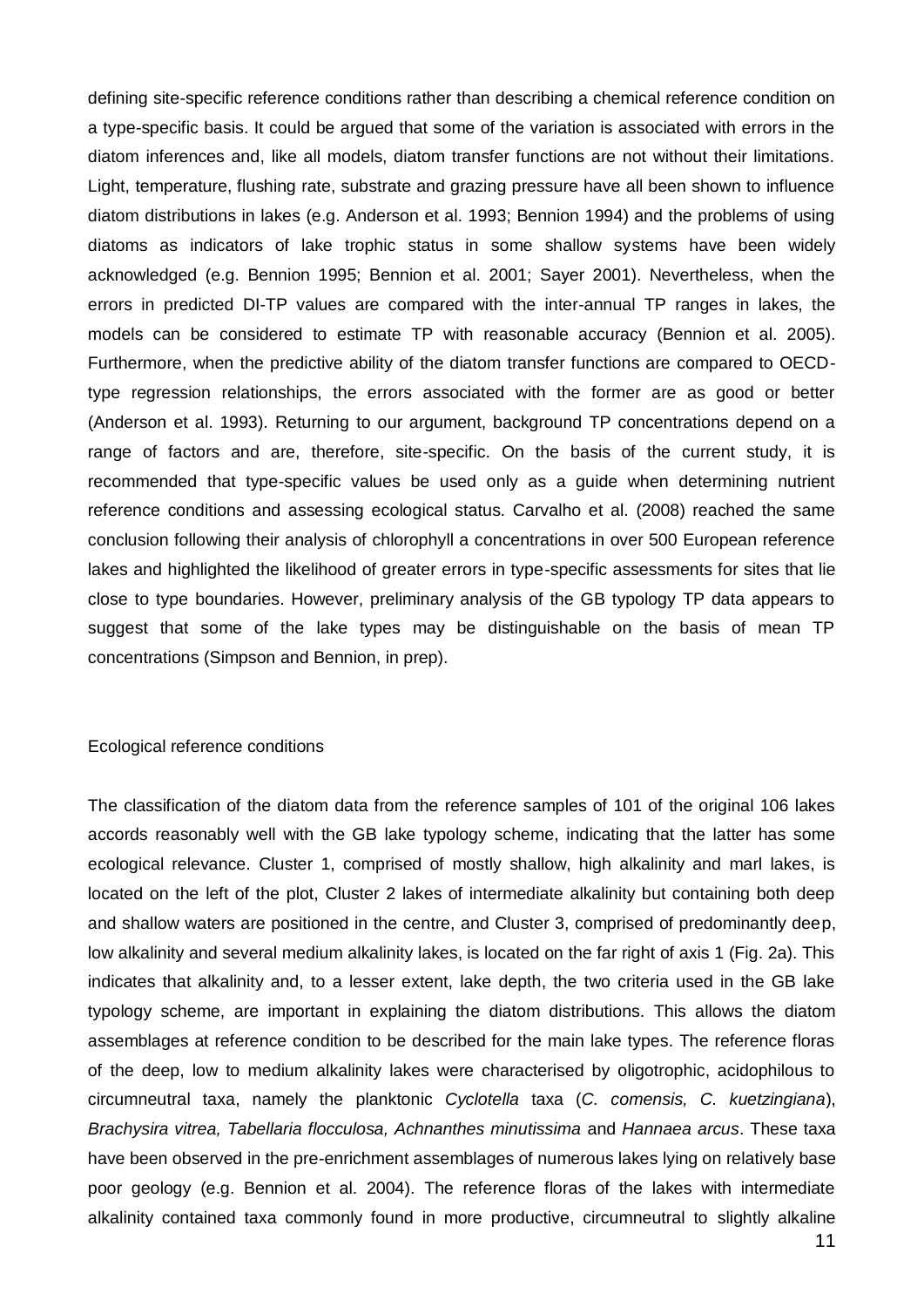waters such as *Cyclotella radiosa*, *Cymbella microcephala* and *Fragilaria virescens* var *exigua.*  Finally the reference floras of the high alkalinity and marl, predominantly shallow, lakes were characterised by the benthic *Fragilaria* species, *Amphora pediculus* and several planktonic taxa typically found in circumneutral to alkaline, productive waters, such as *Stephanodiscus parvus, S. hantzschii* and *Aulacoseira granulata.* With the exception of some of the West Midlands meres, which are known to have naturally high P concentrations (Moss et al. 1994), the *Stephanodiscus* taxa occur in low relative abundances in the reference samples compared with high percentages seen in the modern assemblages of enriched lakes (e.g. Bennion et al. 2004).

Whilst there is some degree of type-specific discrimination of the diatom floras, there are no clear discontinuities between clusters, and medium alkalinity lakes, for example, are present in all three clusters. Even within each lake typology class, lakes are likely to cover a broad alkalinity range and, therefore, we might expect poor cross matching of the diatom groups and the lake typology at these boundaries. Given that there are no discrete groups of lakes in nature and that variables such as alkalinity and depth are continuous, the emphasis placed on definition of typespecific reference conditions by the WFD does result in the forcing of water bodies into boxes that do not really exist. Our data suggest that whilst the typology can be used to broadly characterise ecological reference conditions, a site-specific approach is likely to be more ecologically meaningful and indeed the sediment record lends itself perfectly to such an approach. However, ongoing work is exploring further the extent to which lake types can be separated on the basis of their diatom communities (Simpson and Bennion, in prep), and the assessment of reference conditions for other biological elements in UK lakes such as macrophytes, phytoplankton and chironomids is also in progress.

#### Floristic change

According to the WFD, lakes must be classified into one of five ecological status classes (High, Good, Moderate, Poor, Bad) based on the degree to which present day conditions deviate from reference conditions. Whilst there has been considerable output in terms of ecological indicator development (e.g. Solheim and Gulati 2008), with notable exceptions (e.g. Moss et al. 2003; Søndergaard et al. 2005), few studies have attempted ecological classification. Here we have employed a simple dissimilarity measure, the SCD, between core bottom and top samples to calculate the deviation from the reference diatom community. Based on analysis of a much larger unpublished dataset of diatom assemblage change, the critical SCD score of 0.39 (significant change at the  $2.5<sup>th</sup>$  percentile) was selected as the threshold below which a lake can be described as minimally impacted or high status, and hence a potential reference lake. In the current dataset of 106 UK lakes, only 25 sites met this criterion. The critical SCD score of 0.58 (significant change at the 10<sup>th</sup> percentile) was selected to represent significant floristic change and 57 lakes ( $>$  50% of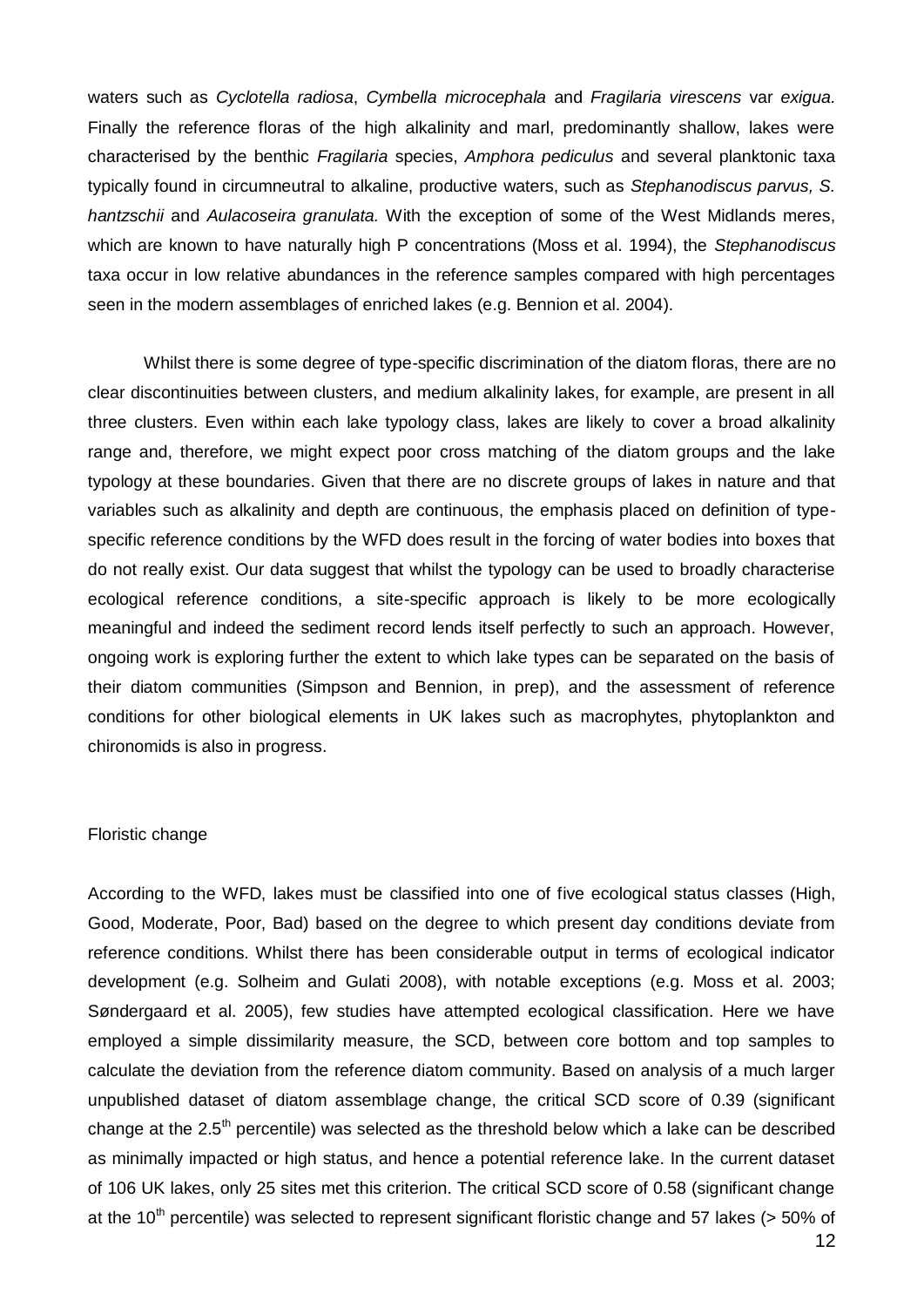the dataset) exceeded this value. Although the surface sediment data are not shown here, the nature of the changes were typical of those associated with nutrient enrichment. The SCD is a useful tool, therefore, for assessing whether lakes have experienced floristic change, but it is very difficult to decide how much change constitutes classification into each of the status bands. A question remains over where one should set the boundaries for defining Good and Moderate status whilst allowing for an element of natural change. If the 2.5th percentile (0.39) is selected to define the High/Good boundary then we might logically select the 5th percentile (0.48) to define the Good/Moderate boundary and the  $10<sup>th</sup>$  percentile (0.58) to define the Moderate/Poor boundary. Using these criteria, 25 sites would be classified as high status, and 12, 12, and 57 lakes, would be classified as good, moderate or poor status, respectively. Alternatively, to comply strictly with the WFD normative definition of reference or high status as 'no or very minor deviation from undisturbed conditions', we might argue that the 1st percentile value of <0.29 should be used to define true reference lakes. In the current dataset, only 13 sites meet this criterion. Further work is required to refine the method for classifying lakes based on SCD scores.

The proposed scheme seems to provide a sensible framework for ecological classification but, given that diatoms are extremely sensitive to changes in water quality, may be too stringent and thereby the palaeoecological outputs require comparison with the results from contemporary classification tools to assess the appropriateness of the boundaries. Furthermore, it should be noted that whilst the SCD is a useful tool for assessing degree of change, it does not provide any information on the nature of the species shifts, and should therefore be used in combination with the species data themselves to establish the drivers and wider ecological significance of the change.

One limitation of the present study is that not all of the cores have been dated. Several of the cores are relatively short (< 30 cm) and in productive, lowland catchments sediment accumulation rates may be as high as 0.5 to 1 cm per year (Rose et al. this issue) resulting in a record that spans only approximately the last 50 rather than 150 years. Furthermore, poor diatom preservation at a number of sites, particularly the marl lakes, prevented analysis of the deep sediment layers and the lowermost sample for which data were available may not extend back to the pre-enrichment period. It remains uncertain, therefore, whether all of our cores cover comparable time periods.

#### **Summary**

The study illustrates that palaeolimnology is a valuable tool for defining reference conditions and ecological status with respect to eutrophication pressures. When datasets are sufficiently well populated, diatom transfer functions can be employed to define reference values of TP for particular lake types. The diatom community composition data themselves, which have been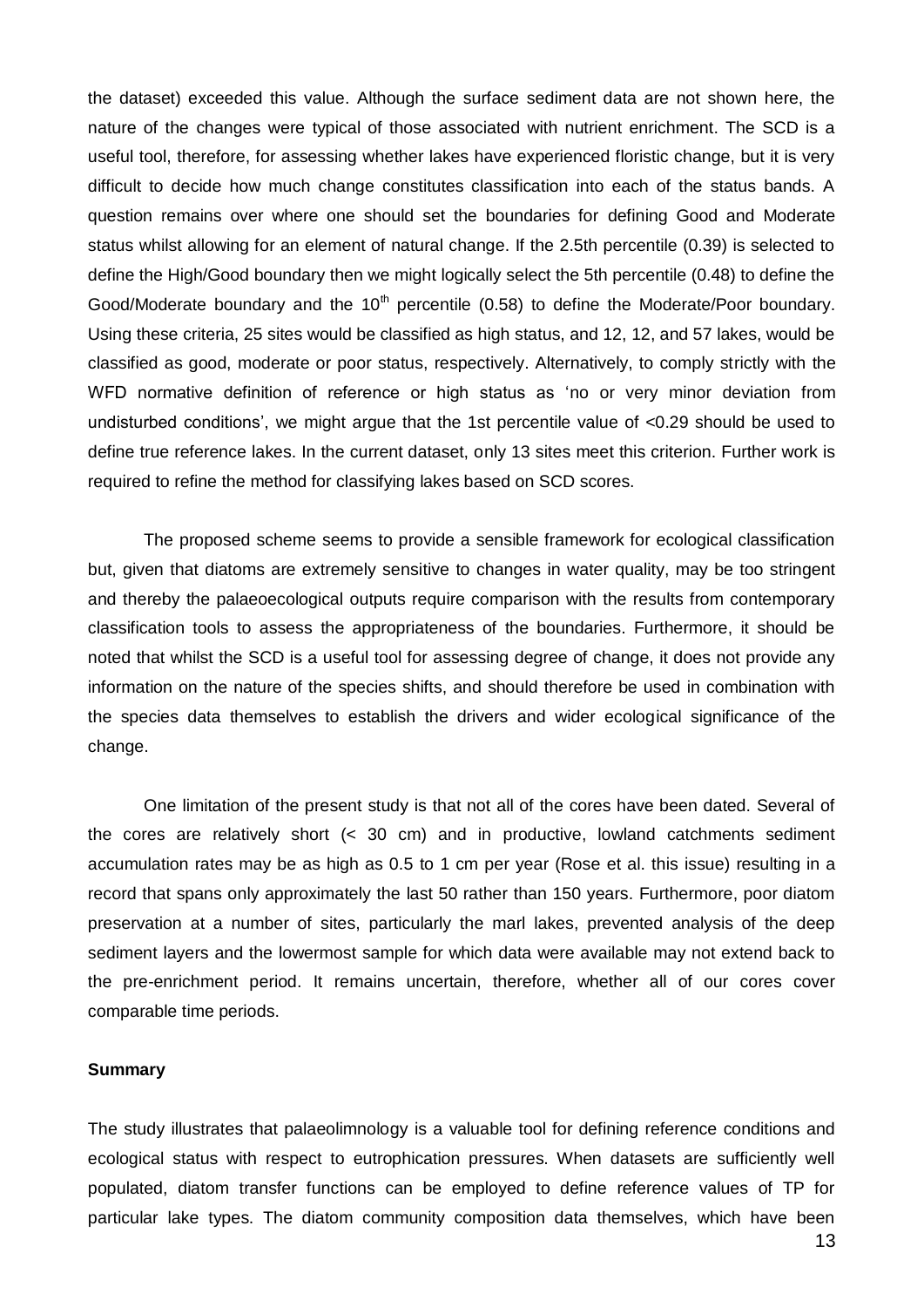largely overlooked given the emphasis on transfer function development in recent decades, can provide an assessment of ecological reference conditions. Nevertheless, multi-proxy palaeolimnological studies could define site-specific ecological reference conditions in a more holistic way than can be achieved using a single indicator group and the addition of, for example, Cladocera, plant macrofossil and chironomid data, is recommended.

Simple measures of compositional change between reference and surface samples in cores, such as the SCD coefficient applied here, offer a powerful method for assessing degree of ecological change. These measures could prove useful in determining the extent to which the biological groups return to reference conditions following restoration efforts. Climate change may confound remediation attempts and make it impossible to achieve restoration targets, although presently lake response to the combination of reduced nutrient loading and climate change is poorly understood (Battarbee et al. 2005). It is generally assumed that increasing global temperatures will result in greater phytoplankton biomass and dominance of cyanobacteria but in some regions climate warming may stimulate macrophyte growth and potentially improve water clarity (Jeppesen et al. 2007). Whilst we must accept that restoration targets may require modification to account for such climate induced alterations, the long temporal perspective and direct ecological information offered by palaeolimnology ensures that we have a sound baseline against which to assess future change.

#### **Acknowledgements**

This paper was written with support from the European Union (FP6 Integrated Project 'Eurolimpacs: European project to evaluate impacts of global change on freshwater ecosystems' GOCE-CT-2003-505540) and the Scotland and Northern Ireland Forum for Environmental Research (SNIFFER, project number WFD08). We are grateful to the reviewers for their valuable comments.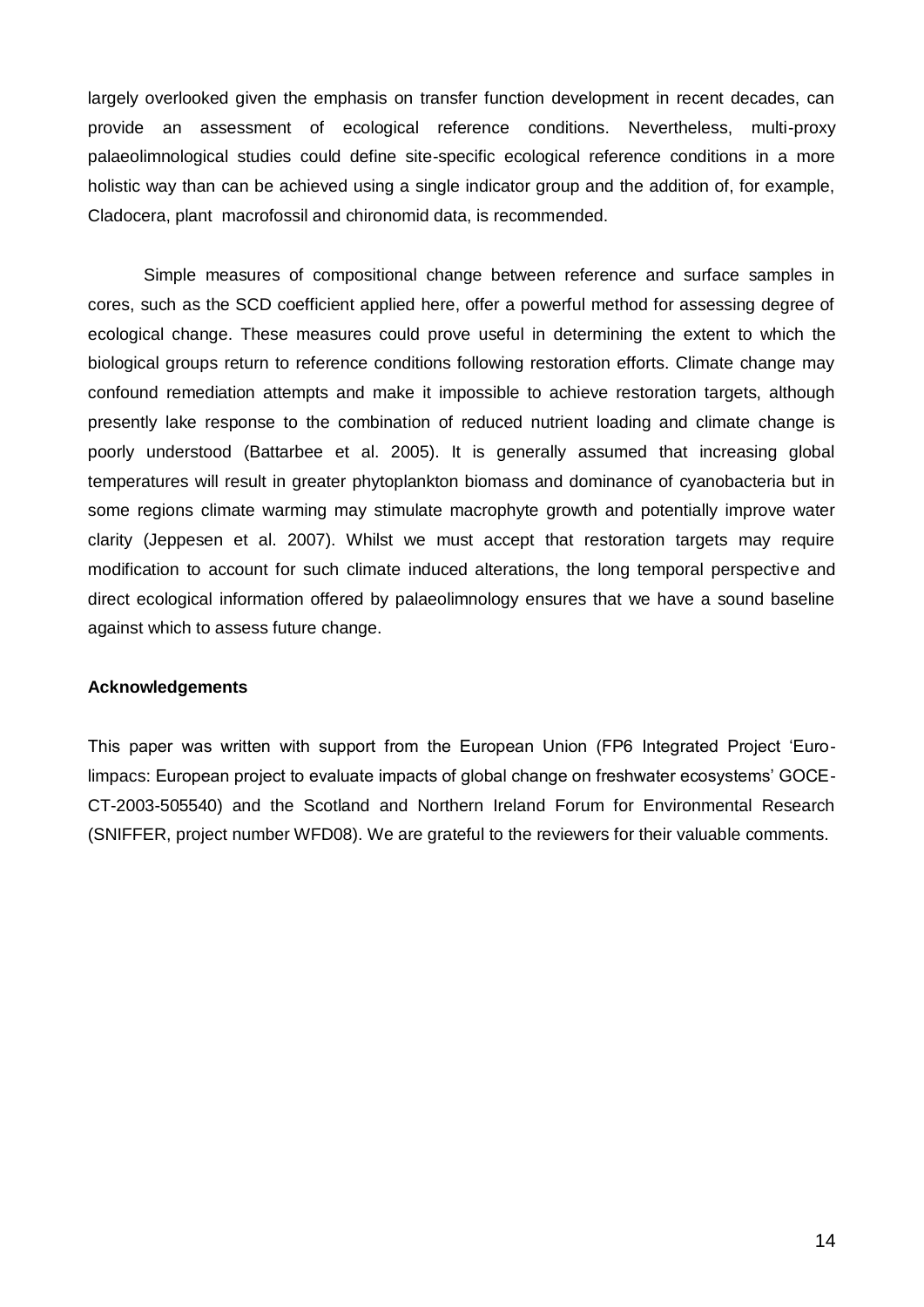#### **References**

Anderson NJ (1995) Using the past to predict the future: lake sediments and the modelling of limnological disturbance. Ecol Model 78: 149-172

Anderson NJ (1997) Historical changes in epilimnetic phosphorus concentrations in six rural lakes in Northern Ireland. Freshwat Biol 38: 427-440

Anderson NJ, Rippey B, Gibson CE (1993) A comparison of sedimentary and diatom-inferred phosphorus profiles: implications for defining pre-disturbance nutrient conditions. Hydrobiologia 253: 357-366

Anderson NJ, Jeppesen E, Søndergaard M (2005) Ecological effects of reduced nutrient loading (oligotrophication) on lakes: an introduction. Freshwat Biol 50: 1589–1593

Appleby PG, Nolan PJ, Gifford DW, Godfrey MJ, Oldfield F, Anderson NJ, Battarbee RW (1986)  $^{210}$ Pb dating by low background gamma counting. Hydrobiologia 141: 21-27

Battarbee RW (1999) The importance of paleolimnology to lake restoration. Hydrobiologia 395/396: 149-159

Battarbee RW, Anderson NJ, Jeppesen E, Leavitt PR (2005) Combining palaeolimnological and limnological approaches in assessing lake ecosystem response to nutrient reduction. Freshwat Biol 50:1772-1780

Battarbee RW, Morley D, Bennion H, Simpson GL, Hughes M, Bauere V (this issue) A palaeolimnological meta-database for assessing the ecological status of lakes. J Paleolimnol (this issue)

Battarbee RW, Jones VJ, Flower RJ, Cameron NG, Bennion H, Carvalho L, Juggins S. (2001a) Diatoms. In: Smol JP, Birks HJB, Last WM (eds) Tracking Environmental Change Using Lake Sediments. Volume 3: Terrestrial, Algal, and Siliceous Indicators. Kluwer Academic Publishers, Dordrecht, The Netherlands, pp. 155-202

Battarbee RW, Juggins S, Gasse F, Anderson NJ, Bennion H, Cameron NG, Ryves DB, Pailles C, Chalie F, Telford R. (2001b) European Diatom Database (EDDI). An Information System for Palaeoenvironmental Reconstruction. ECRC Research Report No 81, University College London: 94 pp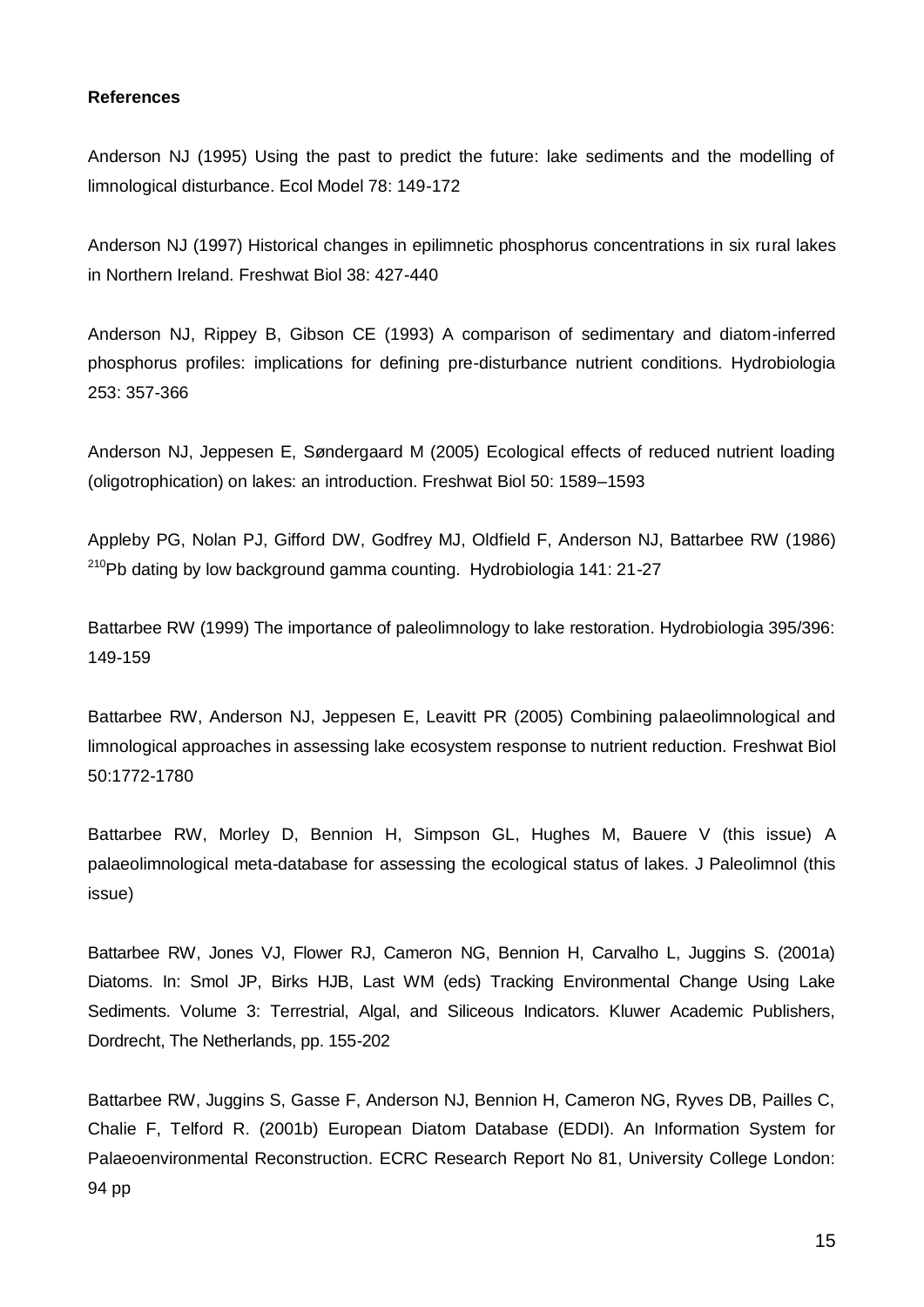Bennion H (1994) A diatom-phosphorus transfer function for shallow, eutrophic ponds in south-east England. Hydrobiologia 275/6: 391-410

Bennion H (1995) Surface sediment diatom assemblages in shallow, artificial, enriched ponds, and implications for reconstructing trophic status. Diatom Res 10: 1-19.

Bennion H, Battarbee R (2007) The European Union Water Framework Directive: opportunities for palaeolimnology. J Paleolimnol 38: 285-295

Bennion H, Smith MA (2000) Variability in the water chemistry of shallow ponds in southeast England, with special reference to the seasonality of nutrients and implications for modelling trophic status. Hydrobiologia 436: 145-158

Bennion H, Appleby PG, Phillips GL (2001) Reconstructing nutrient histories in the Norfolk Broads, UK: implications for the role of diatom-total phosphorus transfer functions in shallow lake management. J Paleolimnol 26: 181-204

Bennion H, Fluin J, Simpson GL (2004) Assessing eutrophication and reference conditions for Scottish freshwater lochs using subfossil diatoms. J Appl Ecol 41: 124-138

Bennion H, Juggins S, Anderson NJ (1996a) Predicting epilimnetic phosphorus concentrations using an improved diatom-based transfer function and its application to lake eutrophication management. Environ Sci Technol 30: 2004-2007

Bennion H, Wunsam S, Schmidt R (1995) The validation of diatom-phosphorus transfer functions: an example from Mondsee, Austria. Freshwat Biol 34: 271-283

Bennion, H, Johnes P, Ferrier R, Phillips G, Haworth E (2005). A comparison of diatom phosphorus transfer functions and export coefficient models as tools for reconstructing lake nutrient histories. Freshwat Biol 50: 1651-1670

Bennion H, Duigan CA, Haworth EY, Allott TEH, Anderson NJ, Juggins S, Monteith DM (1996b) The Anglesey lakes, Wales, UK - changes in trophic status of three standing waters as inferred from diatom transfer functions and their implications for conservation. Aquat Conserv Mar: Freshwat Ecosyst 6: 81-92

Birks HJB (1998) Numerical tools in palaeolimnology - progress, potentialities, and problems. J Paleolimnol 20: 307-332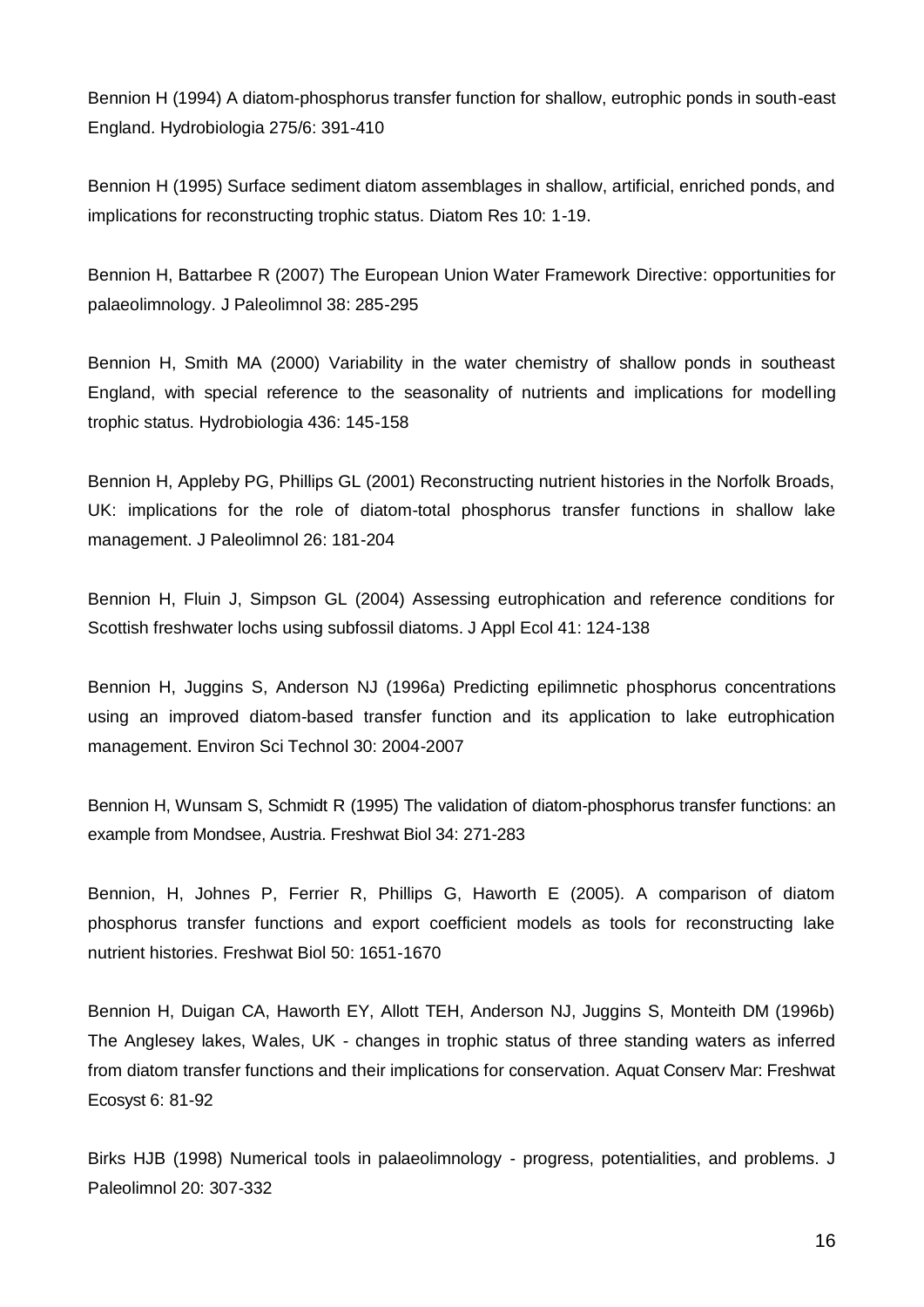Bradshaw EG, Anderson NJ (2001) Validation of a diatom-phosphorus calibration set for Sweden. Freshwat Biol 46: 1035-1048

Bradshaw EG, Nielsen AB, Anderson NJ (2006) Using diatoms to assess the impacts of prehistoric, pre-industrial and modern land-use on Danish lakes. Reg Environ Change 6: 17–24

Cardoso AC, Solimini A, Premazzi G, Carvalho L, Lyche A, Rekolainen S (2007) Phosphorus reference concentrations in European lakes. Hydrobiol 584: 3-12

Carpenter SR (2005) Eutrophication of aquatic ecosystems: Bistability and soil phosphorus. Proc Natl Acad Sci USA 102: 10002-10005

Carrick HJ, Worth D and Marshall ML (1994) The influence of water circulation on chlorophyllturbidity relationships in Lake Okeechobee as determined by remote-sensing. J Plankton Res 16: 1117-1135

Carvalho L, Solimini A, Phillips G, van den Berg M, Pietiläinen O-P, Lyche Solheim A, Poikane S and Mischke U (2008) Chlorophyll reference conditions for European lake types used for intercalibration of ecological status. Aquat Ecol 42: 203-211

Chen G, Dalton C, Leira M, Taylor D (2008) Diatom-based total phosphorus (TP) and pH transfer functions for the Irish Ecoregion. J Paleolimnol 40:143-163

Dufrêne M, Legendre P (1997) Species assemblages and indicator species: the need for a flexible asymmetrical approach. Ecol Monogr 67:345-366

European Union (2000) Directive 2000/60/EC of the European Parliament and of the Council of 23 October 20000 establishing a framework for Community action in the field of water policy. Official Journal of the European Communities L327: 1-72

Fozzard IR, Doughty CR, Ferrier RC, Leatherland TM, Owen R (1999) A quality classification for management of Scottish standing waters. Hydrobiologia 395/396: 433-453

Gibson CE, Foy RH, Bailey-Watts AE (1996) An analysis of the total phosphorus cycle in some temperate lakes: the response to enrichment. Freshwat Biol 35: 525-532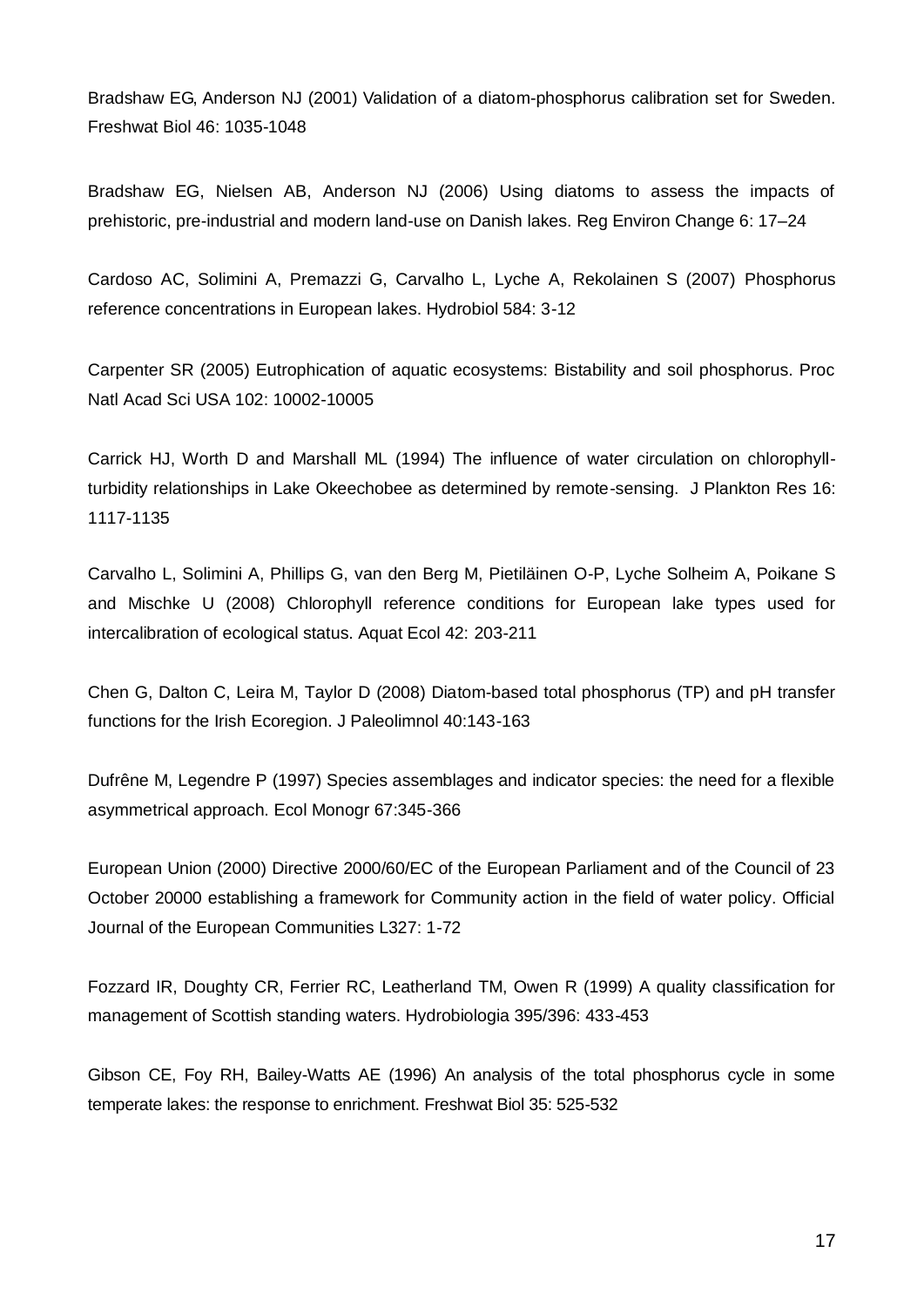Hall RI, Smol JP (1999) Diatoms as indicators of lake eutrophication. In: Stoermer EF, Smol JP (eds) The Diatoms: Applications for the Environmental and Earth Sciences. Cambridge University Press, Cambridge, pp 128-168

Holdren GC, Armstrong DE (1980) Factors affecting phosphorus release from intact sediment cores. Environ Sci Technol 14: 79-87

Hutchinson GE (1969) Eutrophication, past and present. In: Rohlich GA (ed.) Eutrophication: Causes, Consequences and Correctives. Washington D.C., National Academy of Sciences, pp 17- 26

Jeppesen E, Søndergaard M, Meerhoff M, Lauridsen TL, Jensen JP (2007) Shallow lake restoration by nutrient loading reduction—some recent findings and challenges ahead. Hydrobiologia 584: 239–252

Juggins S (2003)  $C^2$  User guide. Software for ecological and palaeoecological data analysis and visualisation. University of Newcastle, Newcastle upon Tyne, UK, 69 pp.

Kauppila T, Moisio T, Salonen VP (2002) A diatom-based inference model for autumn epilimnetic total phosphorus concentration and its application to a presently eutrophic boreal lake. J Paleolimnol 27: 261-273

Legendre P and Gallagher ED (2001) Ecologically meaningful transformations for ordination of species data. Oecologia 129:271–280

Lotter AF, Birks HJB, Hofmann W, Marchetto A (1998) Modern diatom, cladocera, chironomid, and chrysophyte cyst assemblages as quantitative indicators for the reconstruction of past environmental conditions in the Alps. II. Nutrients. J Paleolimnol 19: 443-463

Martens H, Naes T (1989) Methods for calibration. In: Martens H, Naes T (eds) Multivariate Calibration. Wiley, Chichester, pp 73-85

Minchin PR (1987) An evaluation of relative robustness of techniques for ecological ordinations. Vegetatio 71: 145-156

Moss B (1998) Shallow lakes: biomanipulation and eutrophication. SCOPE Newsletter 29: 45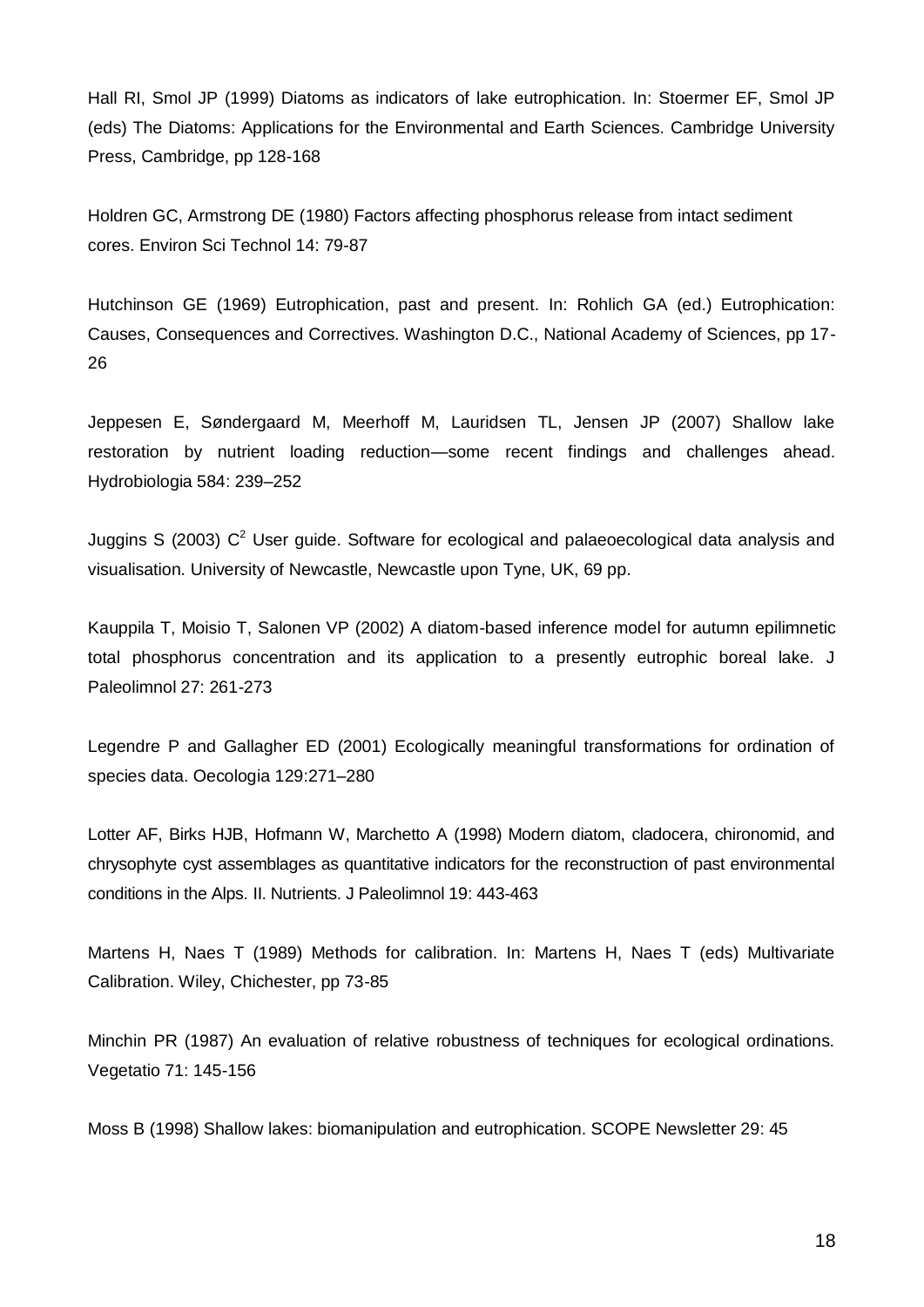Moss B, Johnes P, Phillips G (1997) New approaches to monitoring and classifying standing waters. In: Boon PJ, Howell CL eds) Freshwater Quality: Defining the Indefinable. HMSO, Edinburgh, pp 118-133

Moss B, McGowan S, Carvalho L (1994) Determination of phytoplankton crops by top-down and bottom-up mechanisms in a group of English lakes, the West Midland Meres. Limnol Oceanogr 39: 1020-1029

Moss B, Stephen D, Alvarezn C, Becares E, Van der Bund W, Collings SE et al. (2003) The determination of ecological status in shallow lakes—a tested system (ECOFRAME) for implementation of the European Water Framework Directive. Aquat Conserv Mar: Freshwat Ecosyst 13:507-549

Oksanen J, Kindt R, Legendre P, O'Hara B, Simpson GL and Stevens MHH (2008). vegan: Community Ecology Package. R package version 1.11-5. http://cran.r-project.org/ http://vegan.rforge.r-project.org/

Organisation for Economic Co-operation and Development, OECD. (1982) Eutrophication of waters: monitoring, assessment and control. Technical Report, Environmental Directorate, OECD, Paris: 154 pp.

Overpeck JT, Webb T, Prentice IC (1985) Quantitative interpretation of fossil pollen spectra dissimilarity coefficients and the method of modern analogs. Quatern Res 23: 87-108

Phillips G (2003) Reporting typology for Ecoregion 18, Great Britain. TAG/LTT 43, March 2003

Phillips G, Pietiläinen O-P, Carvalho L, Solimini A, Lyche Solheim A and Cardoso AC (2008) Chlorophyll–nutrient relationships of different lake types using a large European dataset. Aquat Ecol 42: 213-226

Pollard P, Huxham M (1998) The European Water Framework Directive: a new era in the management of aquatic ecosystem health? Aquat Conserv Mar: Freshwat Ecosyst 8: 773-792

R Development Core Team (2008) R: A language and environment for statistical computing. R Foundation for Statistical Computing, Vienna, Austria. ISBN 3-900051-07-0, URL http://www.Rproject.org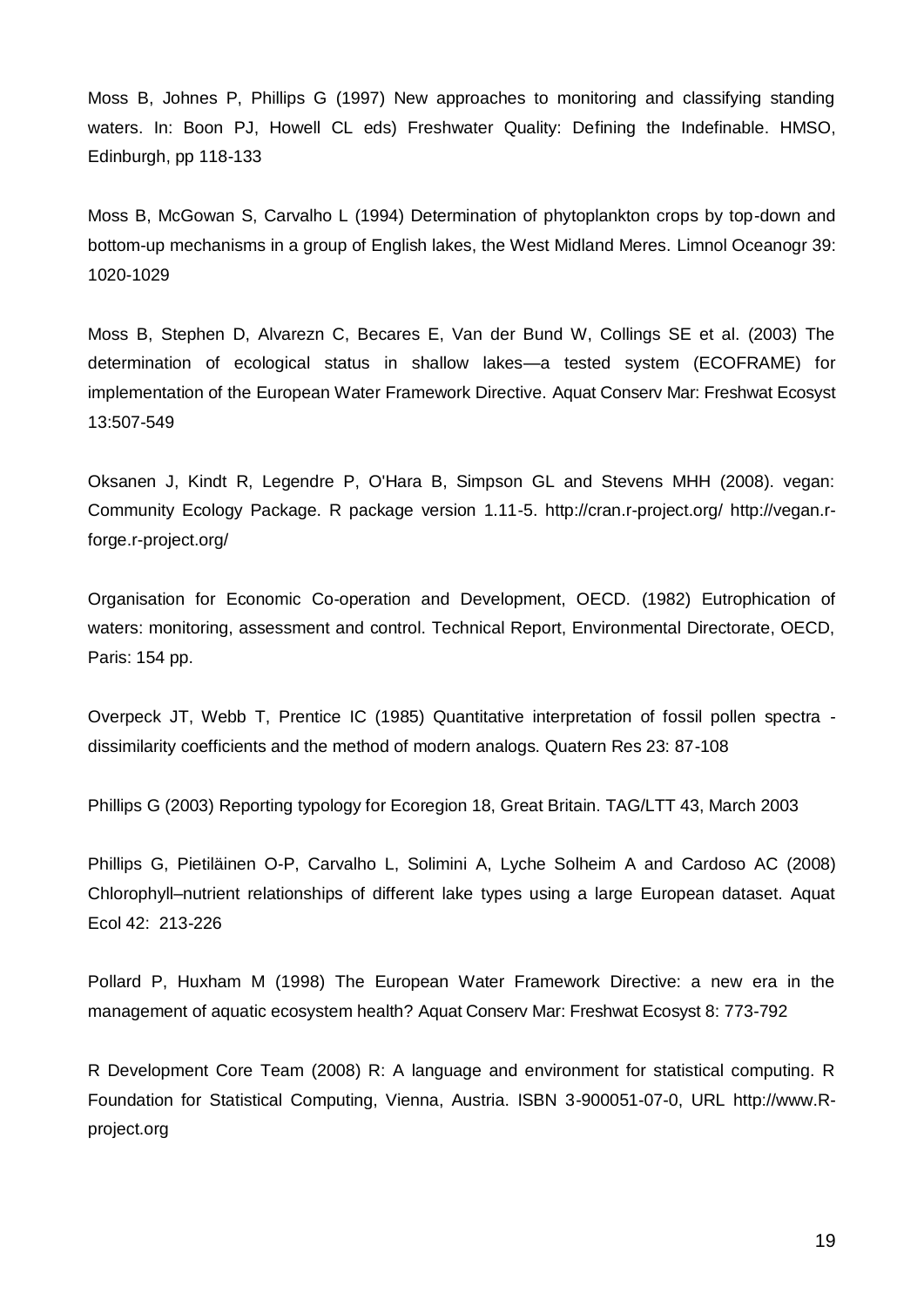Rippey B, Anderson NJ, Foy RH (1997) Accuracy of diatom-inferred total phosphorus concentrations and the accelerated eutrophication of a lake due to reduced flushing and increased internal loading. Can J Fish Aquat Sci: 54 2637-2646

Roberts DW (2007) labdsv: Ordination and Multivariate Analysis for Ecology. R package version 1.3-1. http://ecology.msu.montana.edu/labdsv/R

Rose NL, Morley D, Appleby PG, Battarbee RW, Alliksaar T, Guilizzoni P, Jeppesen E, Korhola A, Punning JM (this issue) Sediment accumulation rates in European lakes since AD 1850: Trends, reference conditions and exceedence. J Paleolimnol (this issue)

Rose NL, Harlock S, Appleby PG, Battarbee RW (1995) The dating of recent lake sediments in the United Kingdom and Ireland using spheroidal carbonaceous particle concentration profiles. The Holocene 5: 328-335

Sayer C (2001) Problems with the application of diatom-total phosphorus transfer functions: examples from a shallow English lake. Freshwat Biol 46: 743-757

Simpson GL, Shilland EM, Winterbottom JM and Keay J (2005) Defining reference conditions for acidified waters using a modern analogue approach. Environ Pollut 137: 119–133

Simpson GL (2007a) analogue: Analogue matching and Modern Analogue Technique transfer function models. R package version 0.5-2. http://analogue.r-forge.r-project.org/

Simpson GL (2007b) Analogue Methods in Palaeoecology: Using the analogue Package. J Stat Softw 22: 1-29

Smith VH, Joye SB, Howarth RW (2006) Eutrophication of freshwater and marine ecosystems. Limnol Oceanogr 51: 351–355

Smol JP (2008) Pollution of Lakes and Rivers: A Paleoenvironmental Perspective, 2nd Edition. Blackwell Publishing, Oxford. 383 pp

Solheim AL, Gulati RD (2008) Preface: Quantitative ecological responses for the Water Framework Directive related to eutrophication and acidification of European lakes Aquat Ecol 42: 179-181

Søndergaard M, Jeppesen E, Jensen JP, Amsinck SL (2005) Water Framework Directive: ecological classification of Danish lakes. J App Ecol 42: 616-629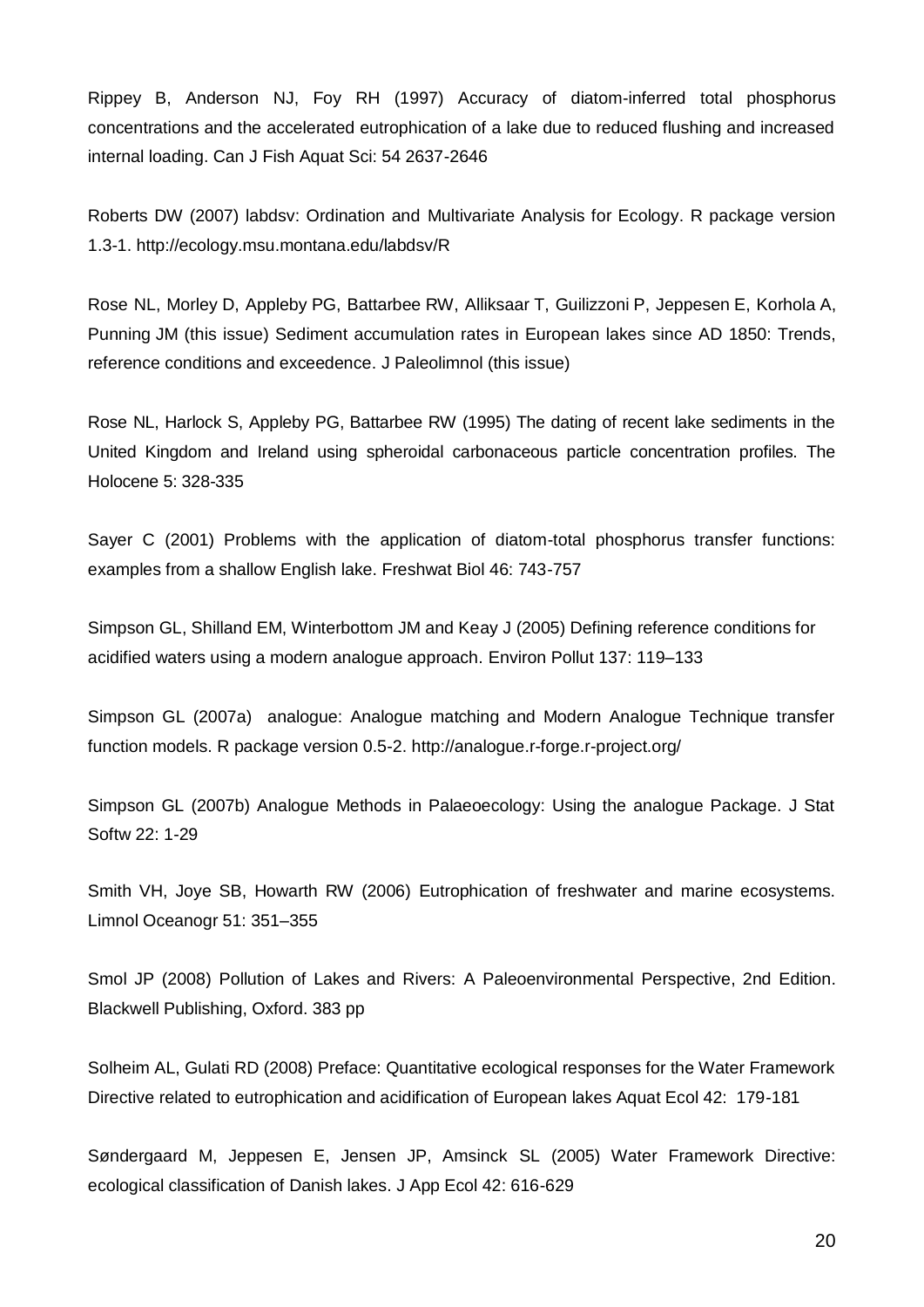Søndergaard M, Jeppesen E, Lauridsen T, Van Nes SCH, Roijackers R, Lammens E. Portielje R (2007) Lake restoration: successes, failures and long-term effects. J Appl Ecol 44: 1095–1105

Stoermer EF, Smol JP (eds) (1999) The Diatoms: Applications for the Environmental and Earth Sciences. Cambridge University Press, Cambridge

Taylor D, Dalton C, Leira M, Jordan P, Chen G, León-Vintró L, Irvine K, Bennion H, Nolan T (2006) Recent histories of six productive lakes in the Irish Ecoregion based on multiproxy palaeolimnological evidence. Hydrobiologia 571: 237-259

ter Braak CJF, Juggins S (1993) Weighted averaging partial least squares (WA-PLS): an improved method for reconstructing environmental variables from species assemblages. Hydrobiologia 269/270: 485-502

ter Braak CJF, van Dam H (1989) Inferring pH from diatoms: a comparison of old and new calibration methods. Hydrobiologia 178: 209-223

Vighi M and Chiaudani G (1985) A simple method to estimate lake phosphorus concentrations resulting from natural, background, loadings. Water Res 19: 987–991

Vollenweider RA (1968) Scientific fundamentals of the eutrophication of lakes and flowing waters, with particular reference to nitrogen and phosphorus as factors in eutrophication. Technical Report DAS/CSI/68 27, OECD, Paris: 159 pp

Wunsam S, Schmidt R (1995) A diatom-phosphorus transfer function for Alpine and pre-alpine lakes*.* Mem Ist Ital Idrobiol 53: 85-99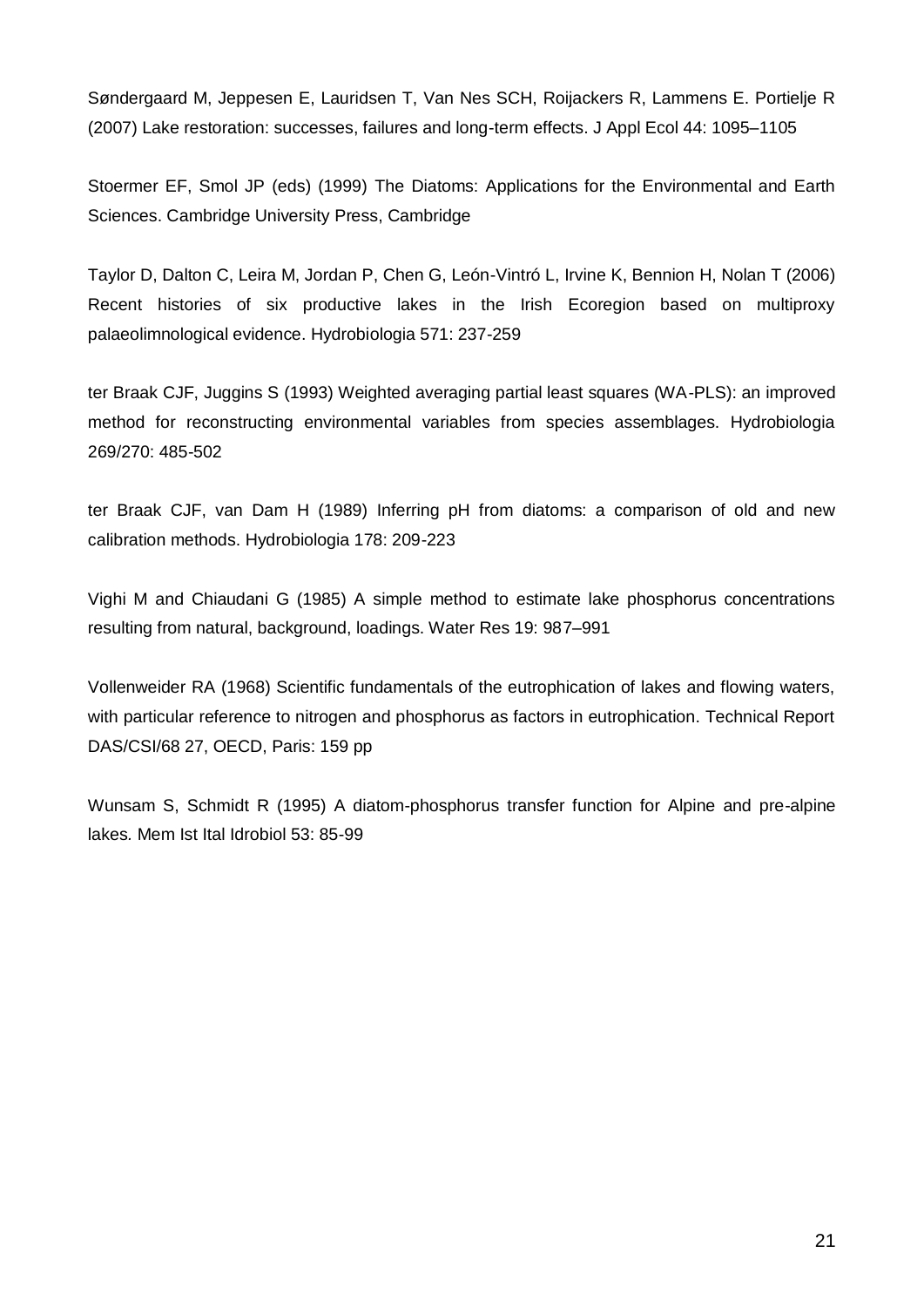**Table 1** The lake typology for Great Britain indicating the number of lakes of each type in the chemical (N=169) and ecological (N=106) reference conditions datasets

| <b>Type description</b>           | <b>Catchment</b><br>geology | Mean<br>depth<br>(m) | No.<br>in<br>chemical<br>reference<br>condition<br>dataset | in<br>No.<br>ecological<br>reference<br>condition<br>dataset |
|-----------------------------------|-----------------------------|----------------------|------------------------------------------------------------|--------------------------------------------------------------|
| Low alkalinity-Deep (LA-D)        | >90% siliceous              | > 3.0                | 77                                                         | 21                                                           |
| Low alkalinity-Shallow (LA-Sh)    | >90% siliceous              | $\leq 3.0$           | 25                                                         | 2                                                            |
| Medium alkalinity-Deep (MA-D)     | 50-90% siliceous            | > 3.0                | 23                                                         | 23                                                           |
| Medium alkalinity-Shallow (MA-Sh) | 50-90% siliceous            | $\leq 3.0$           | 7                                                          | 13                                                           |
| High alkalinity-Deep (HA-D)       | >50% calcareous             | > 3.0                | 9                                                          | 8                                                            |
| High alkalinity-Shallow (HA-Sh)   | >50% calcareous             | $\leq 3.0$           | 23                                                         | 28                                                           |
| Marl-Deep (Marl-D)                | >65% limestone              | > 3.0                | 0                                                          | 3                                                            |
| Marl-Shallow (Marl-Sh)            | >65% limestone              | ≤ $3.0$              | 5                                                          | 8                                                            |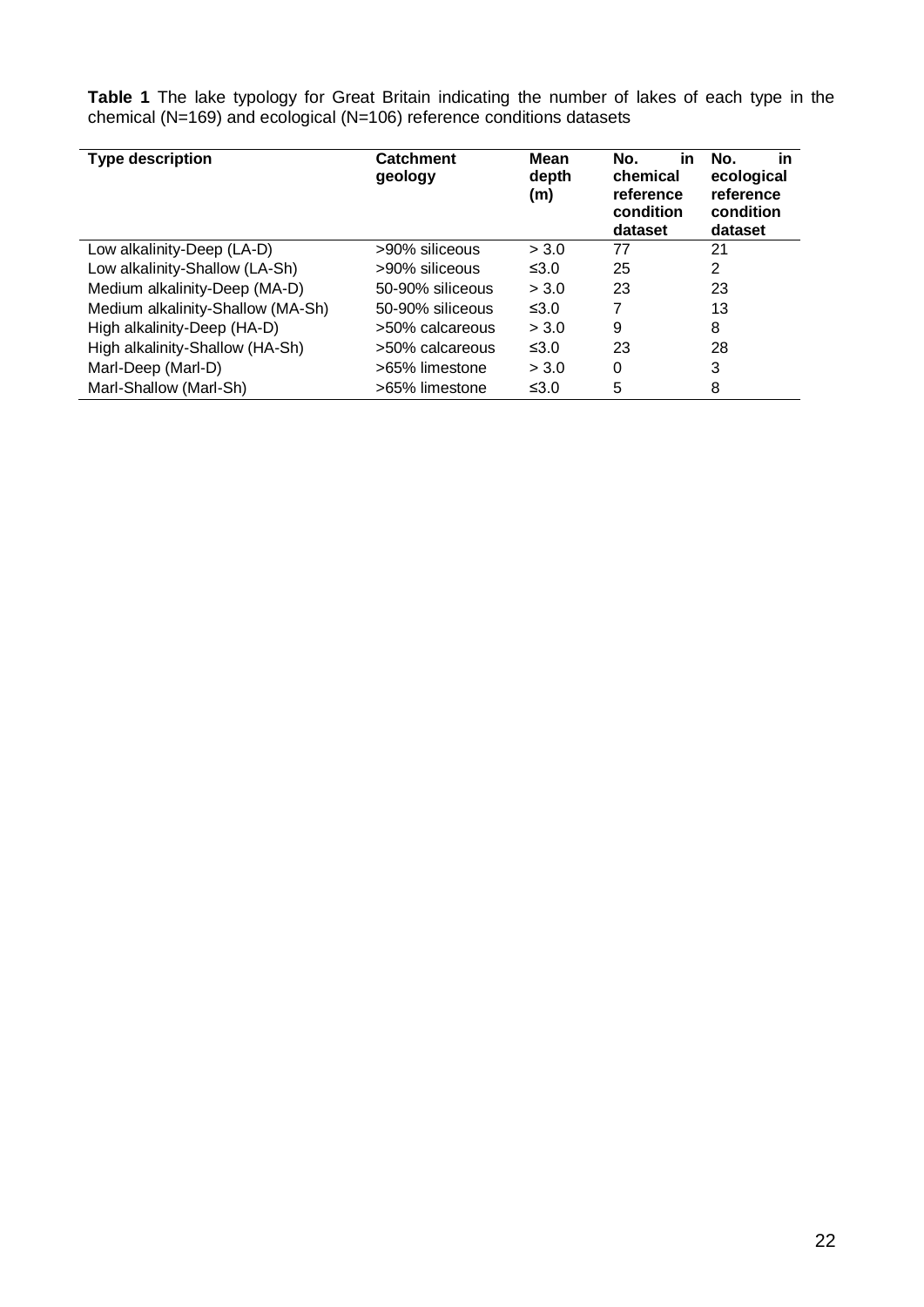**Table 2** The indicator value and significance of indicator taxa associated with each of the clusters. Indicator taxa are identified as those with significant indicator values at the P < 0.01 level

| <b>Diatom</b> |                                            |                           | Indicator | <b>Significance</b> |
|---------------|--------------------------------------------|---------------------------|-----------|---------------------|
| code          | <b>Name</b>                                | <b>Cluster</b>            | value     | (P value)           |
| <b>FR002C</b> | Fragilaria construens var. venter          | 1                         | 0.6564    | 0.001               |
| AM012A        | Amphora pediculus                          | 1                         | 0.6205    | 0.001               |
| <b>FR006A</b> | Fragilaria brevistriata                    | 1                         | 0.6168    | 0.001               |
| <b>FR001A</b> | Fragilaria pinnata                         | 1                         | 0.5299    | 0.001               |
| <b>FR002A</b> | Fragilaria construens                      | 1                         | 0.5111    | 0.001               |
| AM001A        | Amphora ovalis                             | 1                         | 0.3894    | 0.001               |
| <b>ST010A</b> | Stephanodiscus parvus                      | 1                         | 0.3779    | 0.001               |
| <b>ST001A</b> | Stephanodiscus hantzschii                  | 1                         | 0.3694    | 0.001               |
| <b>AC001A</b> | Achnanthes lanceolata                      | 1                         | 0.3641    | 0.006               |
| <b>AU003A</b> | Aulacoseira granulata                      | 1                         | 0.3383    | 0.001               |
| AC023A        | Achnanthes conspicua                       | 1                         | 0.3017    | 0.001               |
| CC001A        | Cyclostephanos dubius                      | 1                         | 0.2424    | 0.001               |
| GY005A        | Gyrosigma acuminatum                       | 1                         | 0.2317    | 0.009               |
| <b>NA030A</b> | Navicula menisculus                        | 1                         | 0.2274    | 0.002               |
| CO005A        | Cocconeis pediculus                        | 1                         | 0.2051    | 0.001               |
| CC002A        | Cyclostephanos invisitatus                 | 1                         | 0.1818    | 0.002               |
| <b>FR005D</b> | Fragilaria virescens var. exigua           | $\overline{2}$            | 0.6562    | 0.001               |
| CY019A        | Cyclotella radiosa                         | $\overline{2}$            | 0.4189    | 0.001               |
| CM004A        | Cymbella microcephala                      | $\overline{2}$            | 0.4021    | 0.003               |
| <b>NA003A</b> | Navicula radiosa                           | $\overline{2}$            | 0.3938    | 0.001               |
| <b>EU047A</b> | Eunotia incisa                             | $\overline{2}$            | 0.353     | 0.004               |
| <b>AC035A</b> | Achnanthes pusilla                         | $\overline{2}$            | 0.3393    | 0.006               |
| <b>NA013A</b> | Navicula pseudoscutiformis                 | $\overline{2}$            | 0.316     | 0.001               |
| <b>NA002A</b> | Navicula jaernefeltii                      | $\overline{2}$            | 0.3053    | 0.001               |
| <b>FR009J</b> | Fragilaria capucina var. perminuta         | $\overline{2}$            | 0.25      | 0.001               |
| <b>NA042A</b> | Navicula minima                            | $\overline{2}$            | 0.2499    | 0.005               |
| <b>DP067A</b> | Diploneis modica                           | $\overline{2}$            | 0.22      | 0.001               |
| <b>FR063A</b> | Fragilaria robusta                         | $\overline{2}$            | 0.2103    | 0.009               |
| <b>EU002E</b> | Eunotia pectinalis var. minor fo. Impressa | $\overline{2}$            | 0.2018    | 0.002               |
| <b>AC161A</b> | Achnanthes ventralis                       | $\overline{2}$            | 0.1389    | 0.008               |
| CY9991        | Cyclotella kuetzingiana agg.               | 3                         | 0.757     | 0.001               |
| <b>CY010A</b> | Cyclotella comensis                        | 3                         | 0.696     | 0.001               |
| <b>BR001A</b> | Brachysira vitrea                          | 3                         | 0.6294    | 0.001               |
| TA9996        | Tabellaria flocculosa agg.                 | 3                         | 0.5823    | 0.001               |
| <b>HN001A</b> | Hannaea arcus                              | 3                         | 0.5291    | 0.001               |
| <b>AC013A</b> | Achnanthes minutissima                     | 3                         | 0.493     | 0.001               |
| <b>FU002A</b> | Frustulia rhomboides                       | $\ensuremath{\mathsf{3}}$ | 0.3896    | 0.001               |
| <b>CM018A</b> | Cymbella gracilis                          | $\ensuremath{\mathsf{3}}$ | 0.3524    | 0.001               |
| <b>CY007A</b> | Cyclotella glomerata                       | 3                         | 0.2913    | 0.001               |
| <b>PE002A</b> | Peronia fibula                             | 3                         | 0.2188    | 0.001               |
| <b>EU009A</b> | Eunotia exigua                             | 3                         | 0.1945    | 0.004               |
| DT002A        | Diatoma hyemale                            | 3                         | 0.1875    | 0.002               |
| <b>DE002A</b> | Denticula elegans                          | 3                         | 0.1685    | 0.004               |
| AC022A        | Achnanthes marginulata                     | 3                         | 0.1581    | 0.01                |
| <b>CM013A</b> | Cymbella helvetica                         | 3                         | 0.1507    | 0.006               |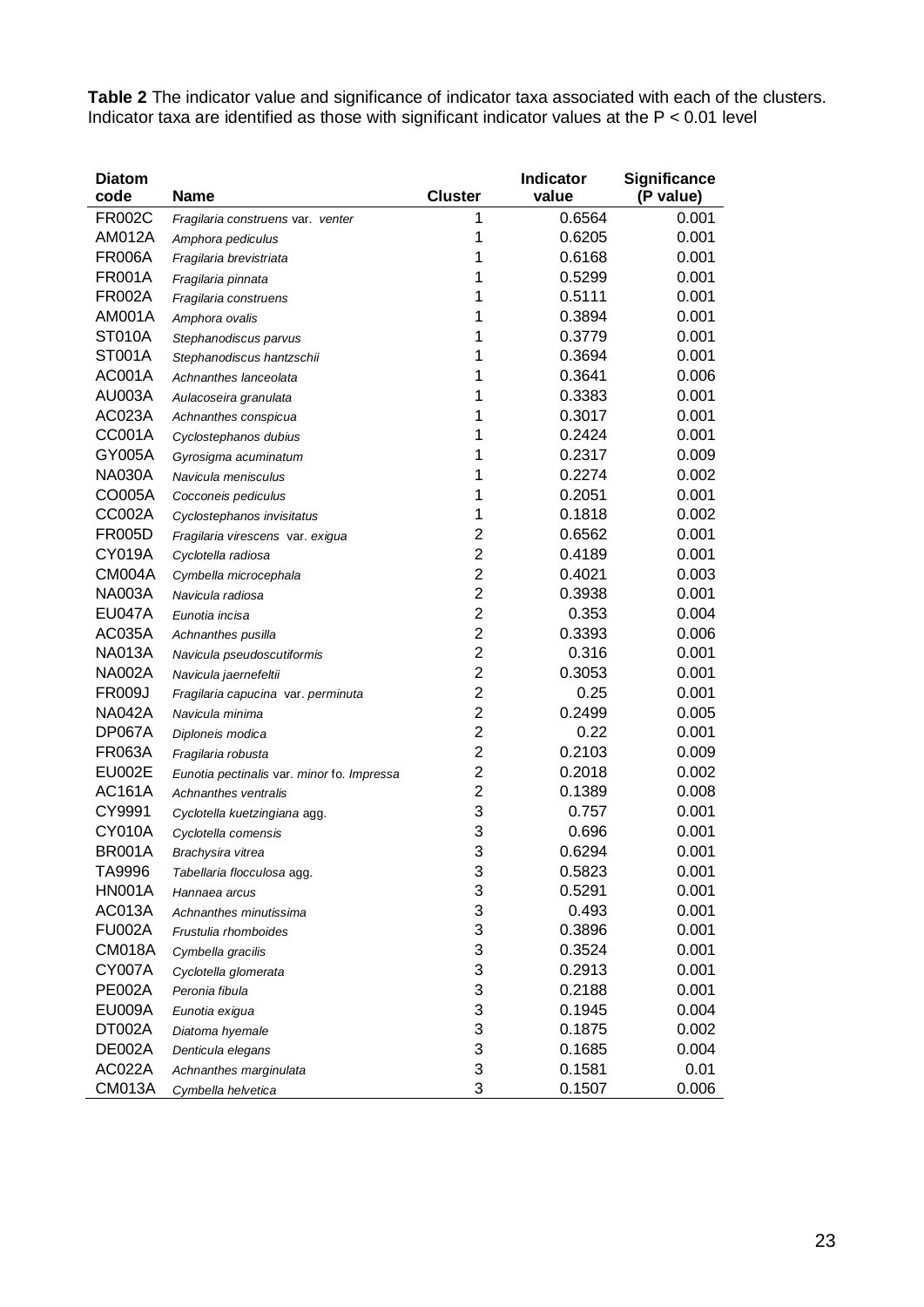**Table 3** The indicator value and significance of the association of each lake type with the diatombased clusters. The LA-Sh lakes were outliers and were therefore omitted from the cluster analyses. The cluster column indicates the diatom-based cluster for which the 'species' indicator value was maximal. Level of significance: \*\*\*\*P≤0.001, \*\*\*P=0.001-0.01, \*\*P=0.01-0.05, \*P=0.05- 0.1 based on 1000 permutations

| Lake type | <b>Cluster</b> | <b>Indicator</b><br>value | Significance<br>(P value) |
|-----------|----------------|---------------------------|---------------------------|
| LA-D      | 3              | 0.5938                    | $0.001***$                |
| MA-D      | 3              | 0.2154                    | $0.01***$                 |
| MA-Sh     | 2              | 0.2821                    | $0.001***$                |
| HA-D      | 1              | 0.0632                    | 0.413                     |
| HA-Sh     | 1              | 0.3599                    | $0.001***$                |
| Marl-D    | 1              | 0.0909                    | $0.057*$                  |
| Marl-Sh   |                | 0.1577                    | $0.01***$                 |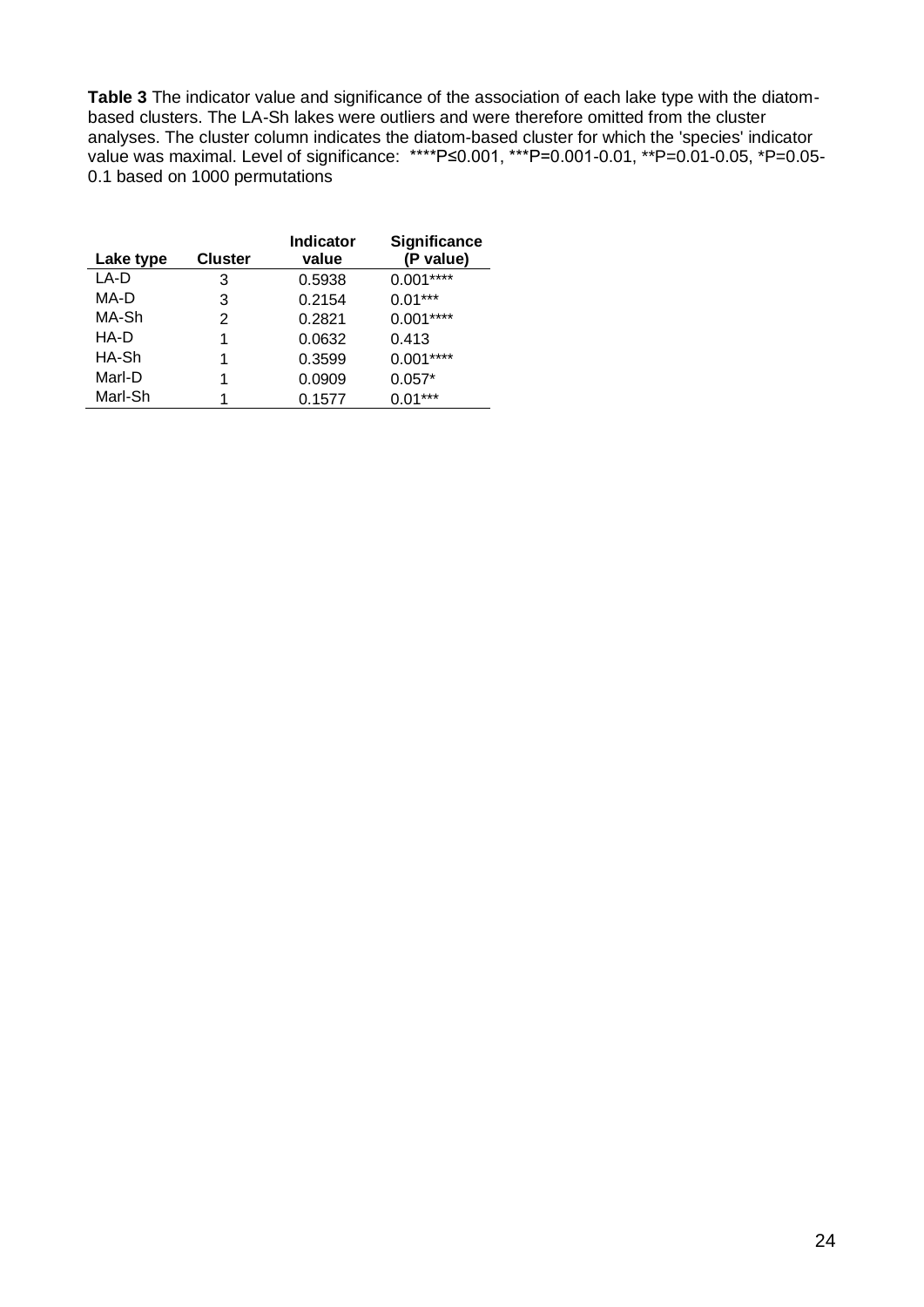| ╯         | ັ      |               |               |       |
|-----------|--------|---------------|---------------|-------|
| Lake type | < 0.39 | $0.39 - 0.48$ | $0.48 - 0.58$ | >0.58 |
| LA-D      |        |               | 3             |       |
| LA-Sh     |        |               |               | 2     |
| MA-D      | 5      | 4             |               | 14    |
| MA-Sh     | 3      |               | 2             | 8     |
| HA-D      | 3      |               |               | 5     |
| HA-Sh     | 6      | 3             | 3             | 16    |
| Marl-D    |        |               |               |       |

Marl-D 1 0 1 1 Marl-Sh 0 1 3 4 Total 25 12 12 57

**Table 4** The distribution of squared chord distance dissimilarity coefficient values for each lake type in the ecological reference conditions dataset (N=106)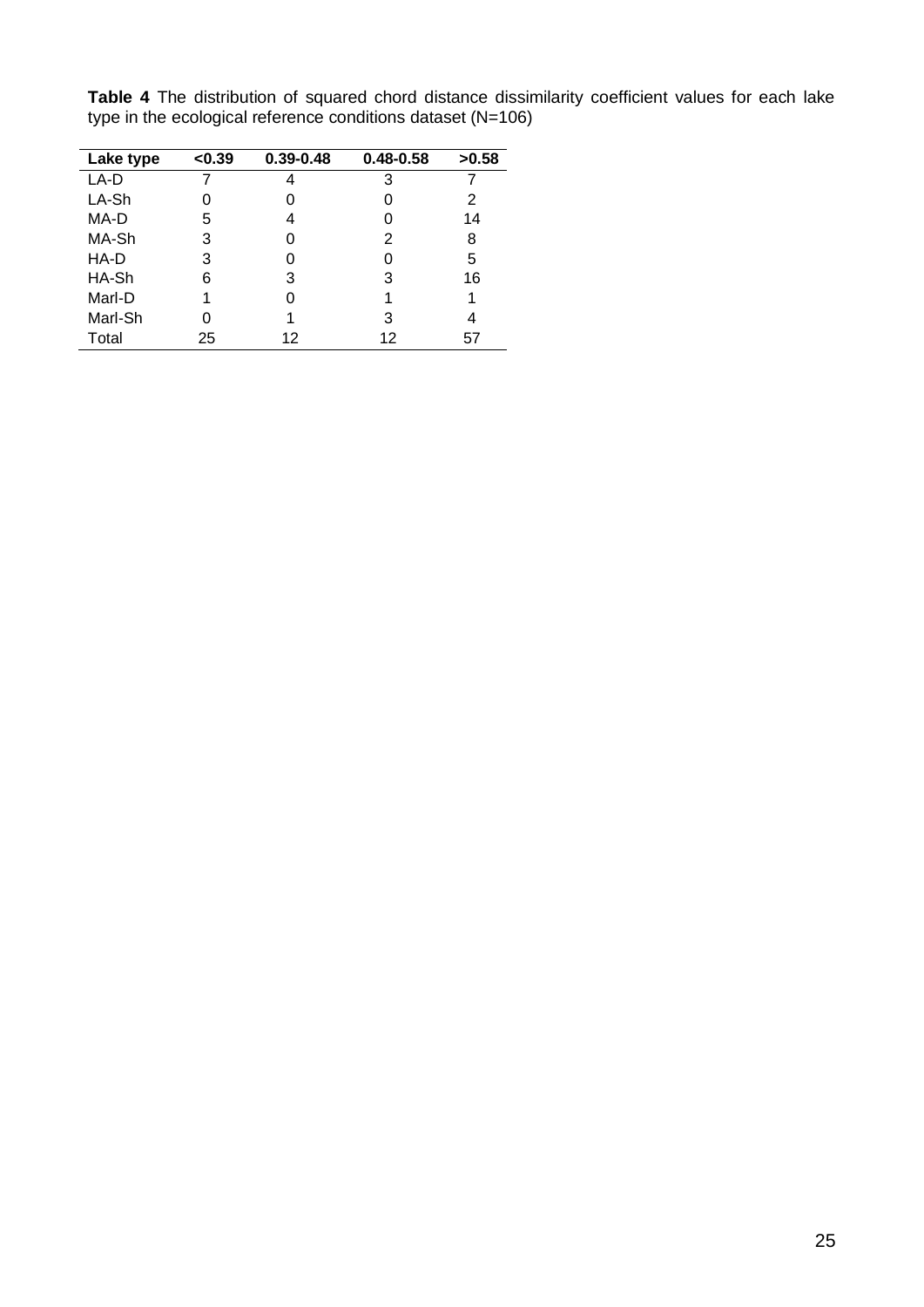## **Figure captions**

**Fig. 1** Boxplot showing the distribution of the diatom-inferred TP values for the reference samples (~1850 AD) of each lake type (number in parentheses is the number of lakes in that type; total number of lakes is 169). See Table 1 for lake typology codes.

**Fig. 2** a) Non-Metric Multi-dimensional scaling (nMDS) ordination (axes 1 and 2) of the betweensite (Hellinger) distances in the UK lakes diatom reference assemblage dataset (N=101). The three clusters identified by *k*-means clustering are shown and symbols depict the GB lake types; see Appendix 1 for lake names and Table 1 for lake typology codes, b) Non-Metric Multi-dimensional scaling (nMDS) ordination (axes 1 and 2) of the species scores in the UK lakes diatom reference assemblage dataset. Indicator taxa are shown in bold italic font. See Appendix 2 for taxon names

**Fig. 3** Boxplot showing the distribution of the squared chord distance (SCD) dissimilarity scores for each lake type (number in parentheses is the number of lakes in that type; total number of lakes is 106). The SCD critical values at the 2.5th, 5th and 10th percentiles are indicated by horizontal lines. See Table 1 for lake typology codes.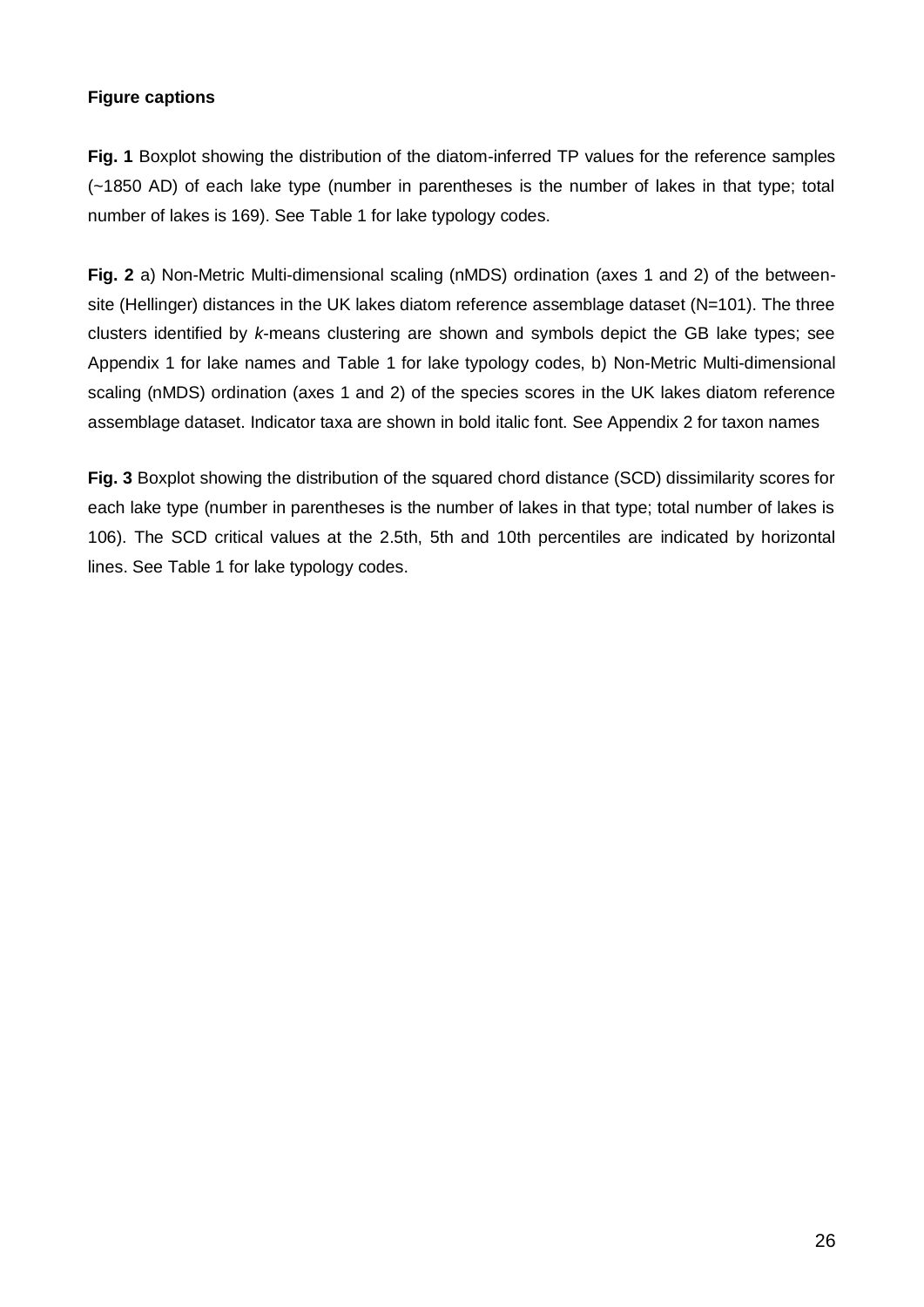**Fig. 1**

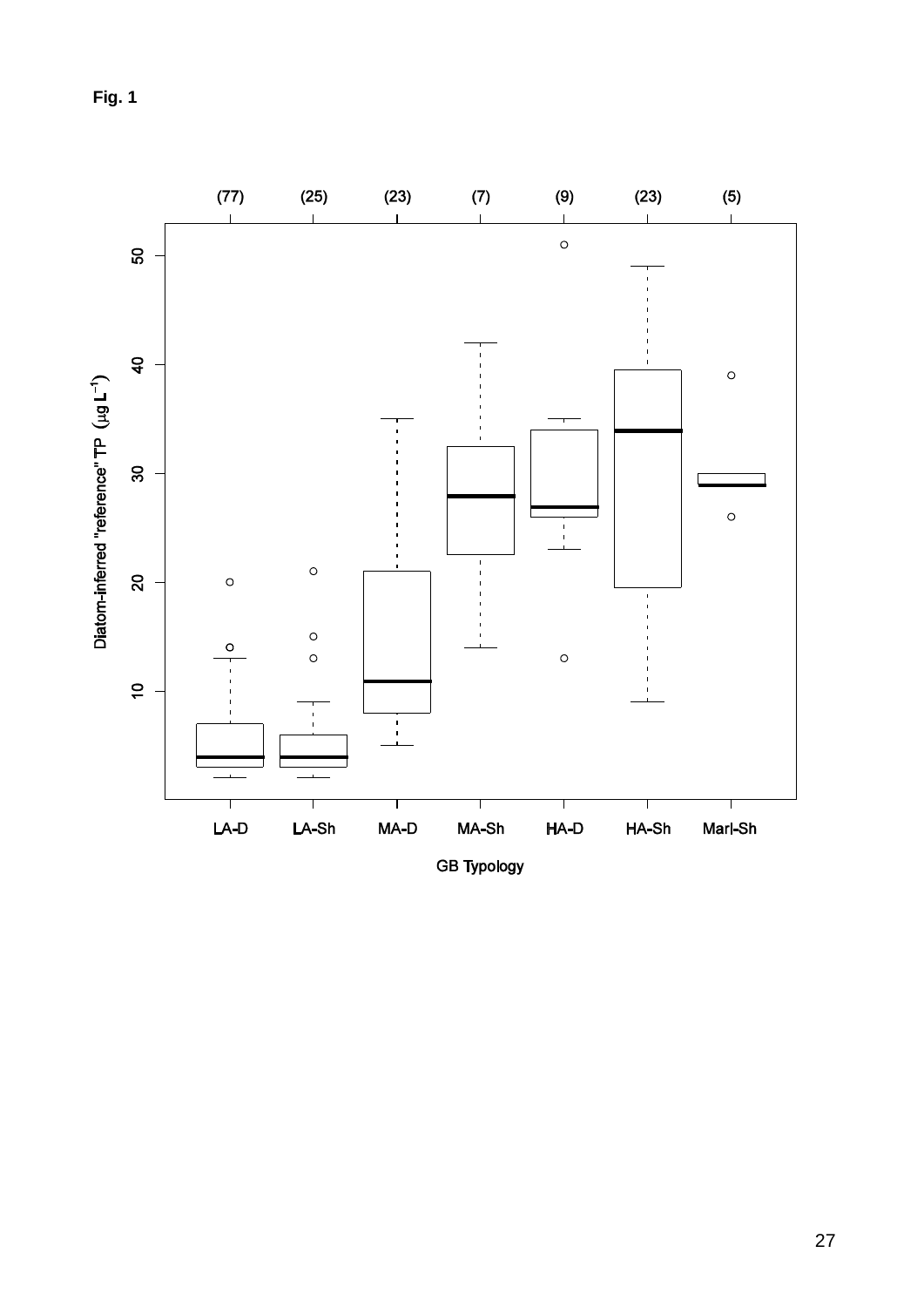

NMDS1

28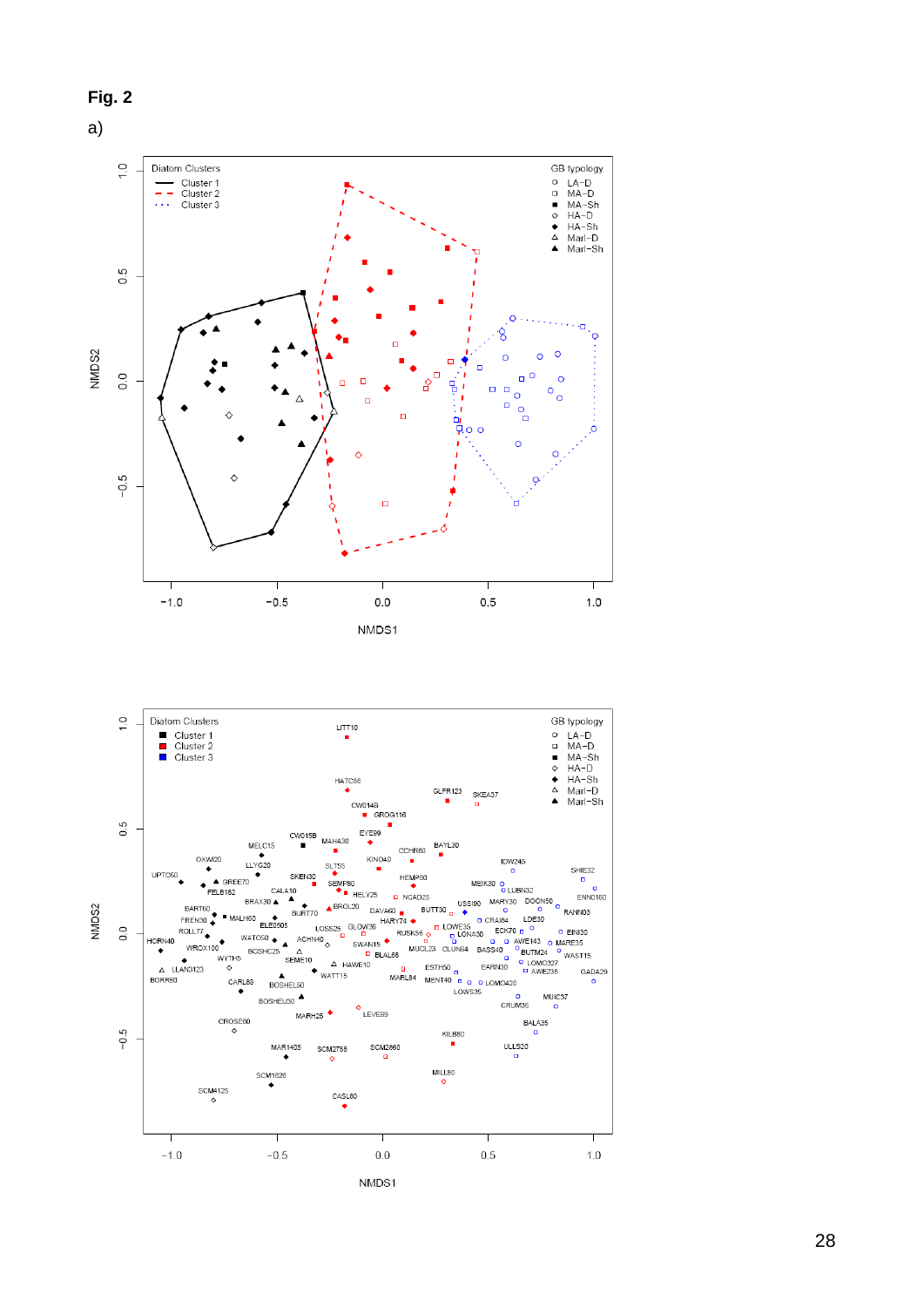



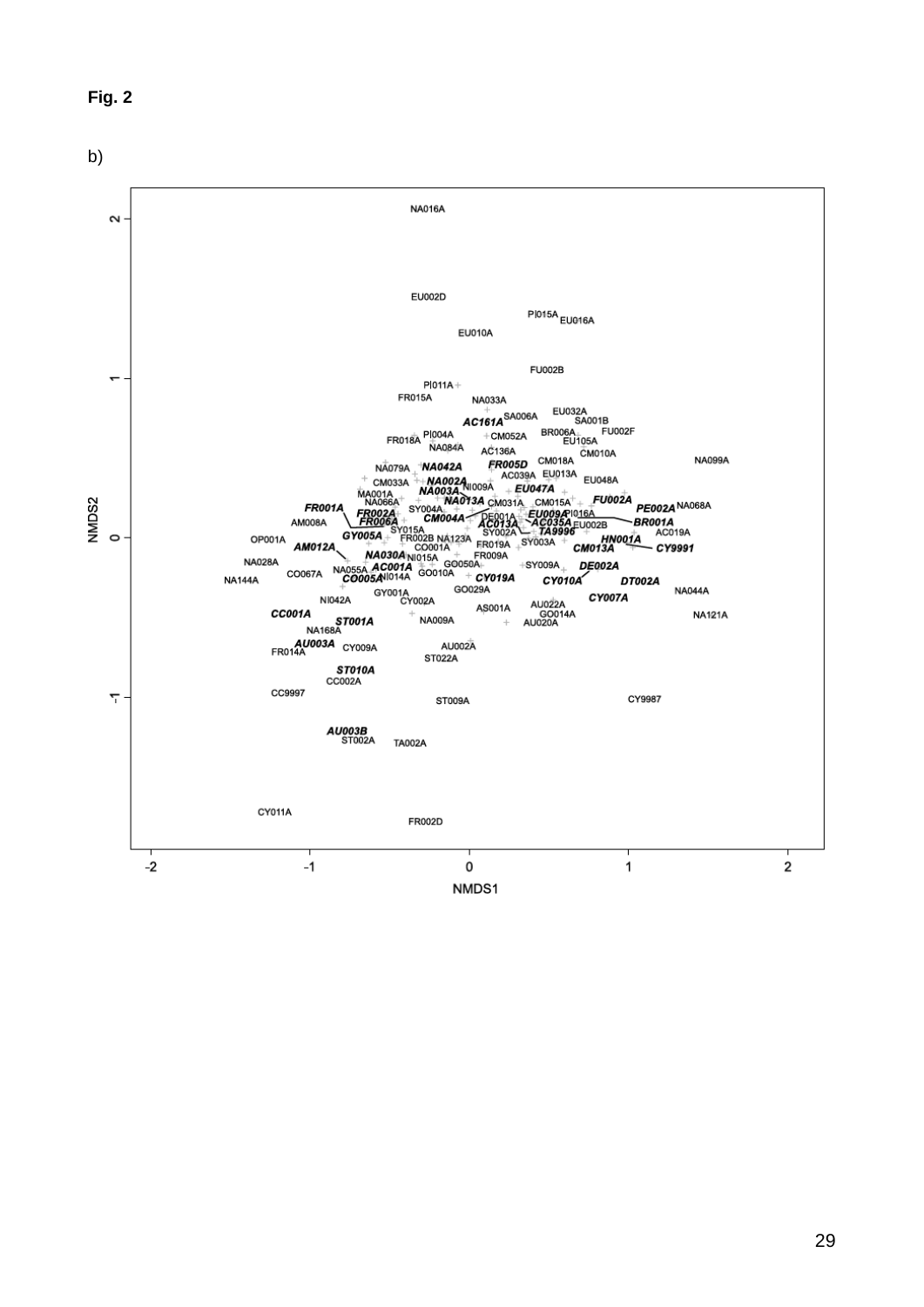**Fig. 3** 

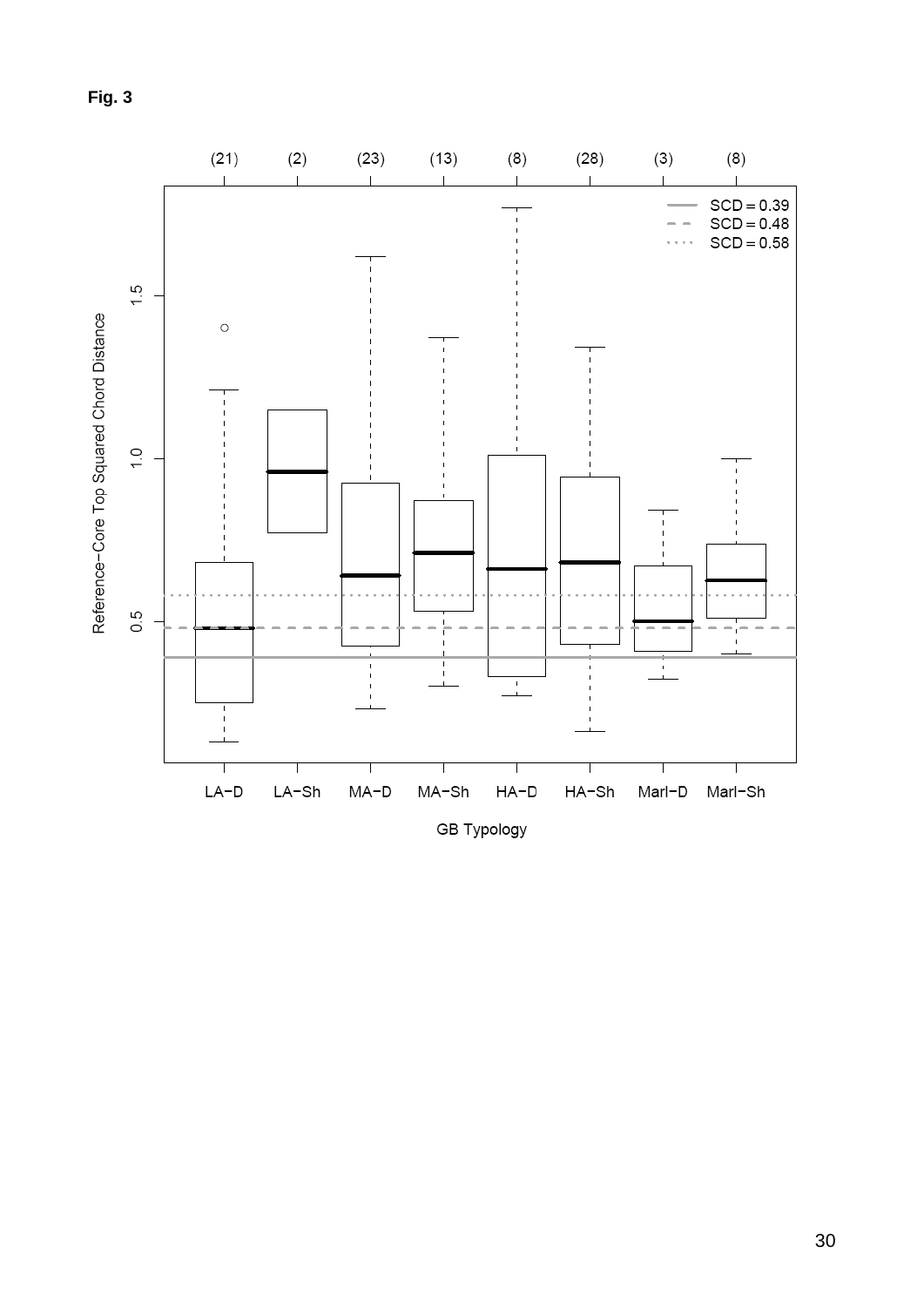# **Appendix 1 List of lake sample codes with full names, location and typology**

|                    |                                | UK grid                |                    |
|--------------------|--------------------------------|------------------------|--------------------|
| Sample code        | Site name                      | reference              | <b>GB</b> typology |
| ACHN40             | Loch Achnacloich               | NH 665736              | HA, D              |
| AWE143             | Loch Awe North Basin           | NM 930 065             | MA, D              |
| AWE235             | Loch Awe South Basin           | NM 930 065             | MA, D              |
| BALA35             | Lake Bala or Llyn Tegid        | SH 905347              | LA, D              |
| BART60             | Barton Broad                   | TG 363215              | HA, Sh             |
| BASS40             | <b>Bassenthwaite Lake</b>      | NY 214296              | MA, D              |
| BAYL30             | Bayfield Loch                  | NH821718               | MA, Sh             |
| BLAL68             | Black Loch                     | NT 075961              | MA, D              |
| BORR60             | Loch Borralie                  | NC 381 668             | Marl, D            |
| BOSHC25            | Bosherston Lake, Central       | SR 976946              | Marl, Sh           |
| BOSHEL50           | Bosherston Lake, Lower         | SR 978952              | Marl, Sh           |
| BOSHEU30           | Bosherston Lake, Upper         | SR 978960              | Marl, Sh           |
| BRAX30             | <b>Branxhome Easter Loch</b>   | NT434118               | Marl, Sh           |
| BROL20             | Broomlee Lough                 | NY790697               | Marl, Sh           |
| BURT70             | <b>Burton Mill Pond</b>        | SU 974175              | HA, Sh             |
| BUTM24             | Buttermere                     | NY 182157              | LA, D              |
| BUTT30             | Loch of Butterstone            | NO 058449              | MA, D              |
| CALA <sub>10</sub> | Loch Caladail                  | NC 396666              | Marl, Sh           |
| CARL89             | Carlingwark Loch               | NX 765615              | HA, Sh             |
| CASL80             | Castle Loch                    | NY 090815              | HA, Sh             |
| CCHR80             | Loch Cill Chriosd              | NG 611205              | MA, Sh             |
| CLUN84             | Loch of Clunie                 | NO 115442              | MA, D              |
| CRAI84             | Loch of Craiglush              | NO 042444              | MA, D              |
| CROSE60            | Crose Mere                     | SJ 430305              | HA, D              |
| CRUM36             | Crummock Water                 | NY 157188              | LA, D              |
| CW014B             | <b>Talley Upper</b>            | SN 633332              | MA, Sh             |
| CW015B             | <b>Talley Lower</b>            | SN 632337              | MA, Sh             |
| CW024B             | Llyn Alwen                     | SH 898567              | LA, D              |
| DAVA60             | Loch Davan                     | NJ 442007              | MA, Sh             |
| DOON50             | Loch Doon                      | NX 495985              | LA, D              |
| EARN30             | Loch Earn                      | NN 640235              | MA, D              |
| ECK70              | Loch Eck                       | NS 141939              | MA, D              |
| EIDW40             | Llyn Eiddwen                   | SN 606670              | LA, Sh             |
| <b>EINI30</b>      | Loch Einich                    | NN 913990              | LA, D              |
| ELE0505            | Eleven Acre Lake               | SP 675369              | HA, Sh             |
| <b>ENN0160</b>     | Ennerdale Water                | NY 110150              | LA, D              |
| ESTH <sub>50</sub> | Esthwaite Water                | SD 358969              | MA, D              |
| EYE99              | Loch Eye                       | NH 830795              | HA, Sh             |
| FELB182            | Felbrigg Lake                  | TG 191388              | HA, Sh             |
| FNOD40             | Llyn Fanod                     | SH 603643              | LA, D              |
| FOEL32             | Llyn y Foel-frech              | SH 919593              | LA, Sh             |
| FREN30             | Frensham Great Pond            | SU 845401              | HA, Sh             |
| GADA29             | Llyn y Gadair                  | SH 707135              | LA, D              |
| GLFR123            | Llyn Glasfryn                  | SH 402422              | MA, Sh             |
| GLOW36             | Loch Glow                      | NT 087957              | MA, D              |
| GREE70             | Greenlee Lough                 | NY 774698              | Marl, Sh           |
| GROG116            | Loch Grogary (Croghearraidh)   | NF 716711              | MA, Sh             |
| HARY74             | Loch of Harray                 | HY 295155              | HA, Sh             |
| HATC86             | Hatchet Pond                   | SU 367016              | HA, Sh             |
|                    | Hawes Water                    | SD 477766              | Marl, D            |
| HAWE10             | Llyn Helyg                     | SJ112772               | MA, Sh             |
| HELY25             |                                |                        |                    |
| HEMP80             | Loch Hempriggs<br>Hornsea Mere | ND 343471<br>TA 190470 | HA, Sh<br>HA, Sh   |
| HORN40             |                                |                        |                    |
| <b>IDW245</b>      | Llyn Idwal                     | SH 645596              | LA, D              |
| KILB80             | Kilbirnie Loch                 | NS 330545              | MA, Sh             |
| KINO40             | Loch Kinord                    | NO 442995              | MA, Sh             |
| LDE30              | Loch Dee                       | NX 470790              | LA, D              |
| LEVE89             | Loch Leven                     | NO 150025              | HA, D              |
| LITT10             | Little Sea Mere                | SZ 029846              | MA, Sh             |
| LLAN3123           | Llangorse Lake                 | SO 132265              | HA, Sh             |
| LLYG20             | Llyn Llygeirian                | SH 346898              | HA, Sh             |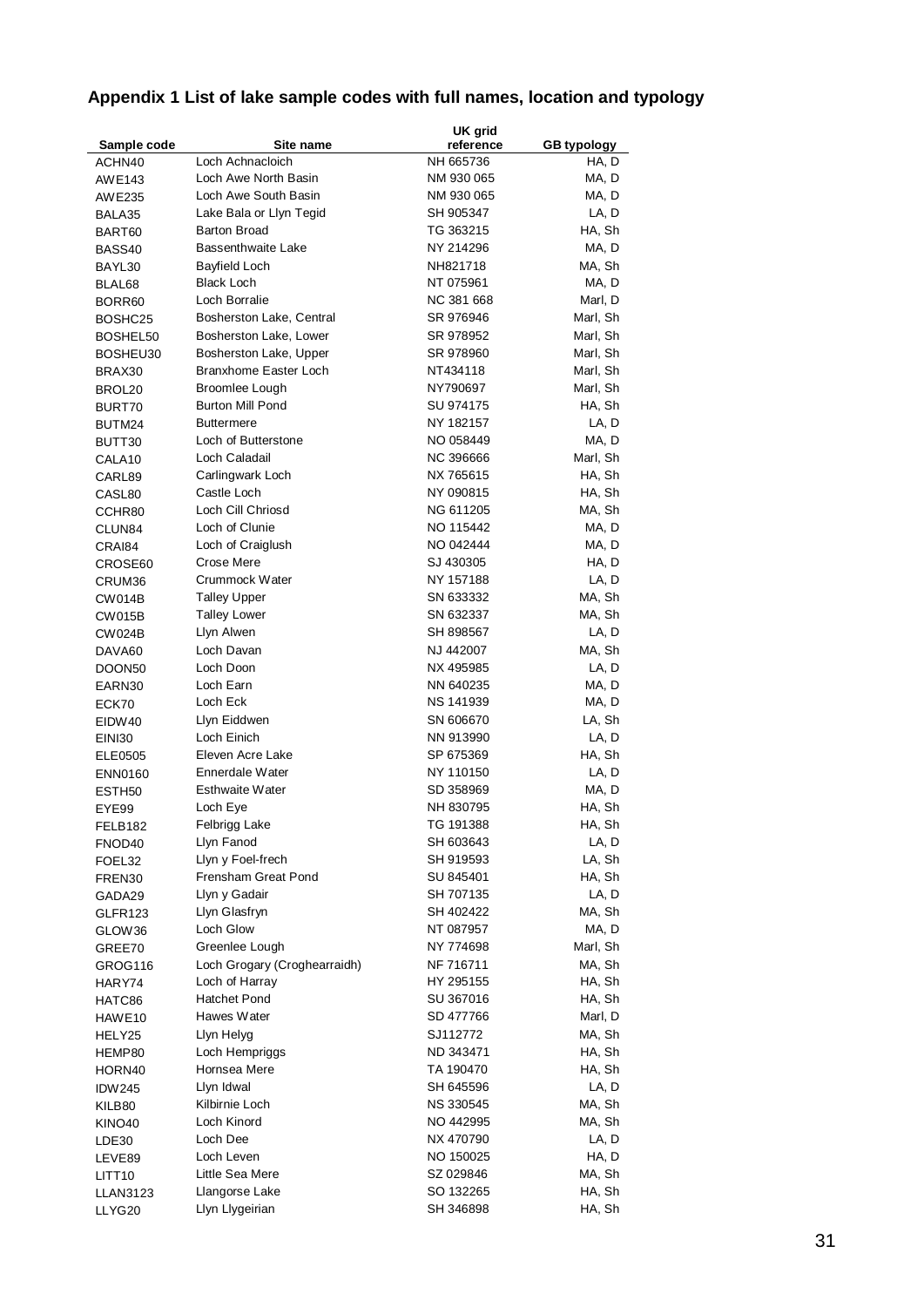| LOMO327            | Loch Lomond North Basin    | NS 365945        | LA, D    |
|--------------------|----------------------------|------------------|----------|
| LOMO420            | Loch Lomond South Basin    | NS 365945        | LA, D    |
| LONA30             | Loch Lonachan              | NG 626189        | MA, D    |
| LOSS25             | Loch Lossit                | NR408652         | MA, D    |
| LOWE35             | Loch of Lowes              | NO 049439        | MA, D    |
| LOWS35             | Loweswater                 | NY 126217        | LA, D    |
| LUBN32             | Loch Lubnaig               | NN 585130        | LA, D    |
| MAHA30             | Loch Mahaick               | NN 706068        | MA, Sh   |
| MALH60             | Malham Tarn                | SD 895667        | Marl, Sh |
| MAR1405            | <b>Marsworth Reservoir</b> | SP 922137        | HA, Sh   |
| MARE35             | Loch Maree                 | NG 985675        | LA, D    |
| MARH25             | Martnaham Loch             | NS394173         | HA, Sh   |
| MARL84             | Marlee Loch                | NO 145443        | MA, D    |
| MARY30             | St Marys Loch              | NT252229         | LA, D    |
| MEIK30             | Loch Meiklie               | NH434301         | LA, D    |
| MELC15             | <b>Melchett Mere</b>       | SJ750811         | HA, Sh   |
| MENT40             | Lake of Menteith           | NN 580005        | MA, D    |
| MILL80             | Mill Loch                  | NY 077833        | HA, D    |
| MUCL23             | Muckle Water               | HY 395300        | MA, D    |
| MUIC37             | Loch Muick                 | NO 290830        | LA, D    |
| NCAD <sub>25</sub> | Loch nan Cadhan            | NR404668         | MA, D    |
| <b>NESS9048</b>    | Loch Ness                  | NH 535295        | MA, D    |
| OXWI20             | Oxwich Pool                | SS503872         | HA, Sh   |
| RANN03             | Loch Rannoch               | NN 610580        | LA, D    |
| ROLL77             | Rollesby Broad             | TG 464142        | HA, Sh   |
| RUSK56             | Loch Rusky                 | NN 615034        | HA, D    |
| SCM1626            | Hanmer Mere                | SJ 454395        | HA, Sh   |
| <b>SCM2788</b>     | <b>Betton Pool</b>         | SJ 511079        | HA, D    |
| <b>SCM2860</b>     | Bomere Pool                | SJ 498080        | MA, D    |
| <b>SCM4125</b>     | <b>Tatton Mere</b>         | SJ755801         | HA, D    |
| SEME <sub>10</sub> | Semer Water                | SD 918874        | Marl, D  |
| SEMP80             | Castle Semple Loch         | <b>NS 365590</b> | HA, Sh   |
| SHIE32             | Loch Shiel                 | NM 866771        | MA, D    |
| SKEA37             | Loch Skealtar (Sgealtair)  | NF 897686        | MA, D    |
| SKEN30             | Loch of Skene              | NJ 785075        | MA, Sh   |
| <b>SLT55</b>       | Slapton Ley                | SX 824435        | HA, Sh   |
| SWAN15             | Loch of Swannay            | HY 304293        | HA, Sh   |
| ULLS20             | Ullswater                  | NY425204         | MA, D    |
| UPTO <sub>50</sub> | Upton Broad                | TG 388134        | HA, Sh   |
| USSI90             | Loch Ussie                 | NH 505574        | HA, Sh   |
| WAST <sub>15</sub> | Wast Water                 | NY 165060        | LA, D    |
| WATO <sub>50</sub> | Loch Watston               | NN 711003        | HA, Sh   |
| WATT15             | Loch Watten                | ND 229561        | HA, Sh   |
| WROX100            | Wroxham Broad              | TG 308165        | HA, Sh   |
| WYTH <sub>5</sub>  | Llyn yr Wyth Eidion        | SH 474819        | HA, D    |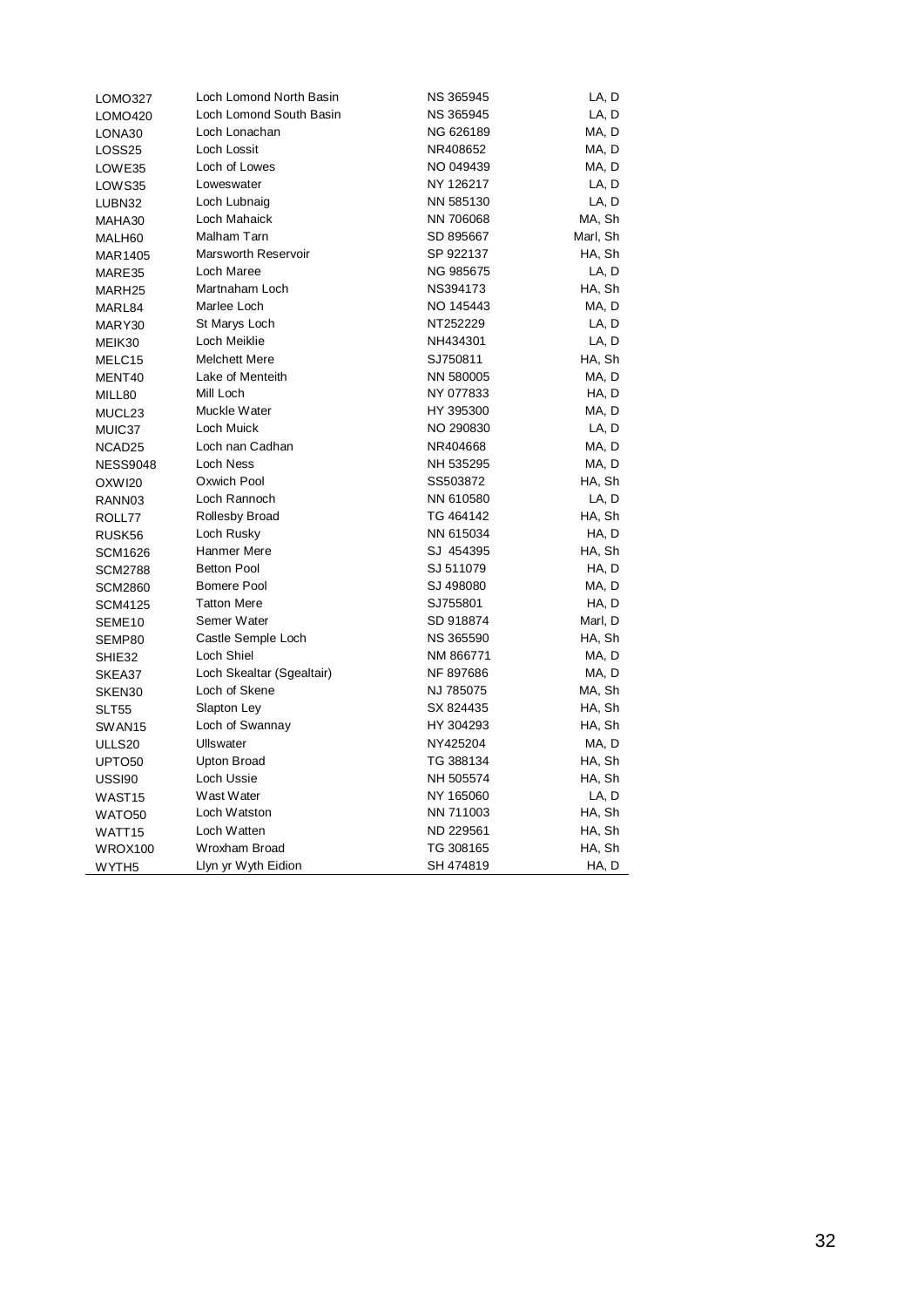## **Appendix 2 List of diatom codes with full names and authorities**

| Code          | Name and authority                                                                          |
|---------------|---------------------------------------------------------------------------------------------|
| AC001A        | Achnanthes lanceolata (Breb. ex Kutz.) Grun. in Cleve & Grun. 1880                          |
| AC013A        | Achnanthes minutissima Kutz. 1833                                                           |
| AC019A        | Achnanthes nodosa A. Cleve-Euler 1900                                                       |
| AC022A        | Achnanthes marginulata Grun. in Cleve & Grun. 1880                                          |
| AC023A        | Achnanthes conspicua A. Mayer 1919                                                          |
| AC035A        | Achnanthes pusilla Grun. in Cleve & Grun. 1880                                              |
| AC039A        | Achnanthes didyma Hust. 1933                                                                |
| AC136A        | Achnanthes subatomoides (Hust.) Lange-Bertalot & Archibald in Krammer & Lange-Bertalot 1985 |
| AC161A        | Achnanthes ventralis (Krasske) Lange-Bertalot 1989                                          |
| AM001A        | Amphora ovalis (Kutz.) Kutz. 1844                                                           |
| AM008A        | Amphora thumensis (Mayer) A. Cleve                                                          |
| AM012A        | Amphora pediculus<br>(Kutz.) Grun.                                                          |
| AS001A        | Asterionella formosa Hassall 1850                                                           |
| AU002A        | Aulacoseira ambigua (Grun. in Van Heurck) Simonsen 1979                                     |
| AU003A        | Aulacoseira granulata (Ehrenberg) Simonson 1979                                             |
| AU003B        | Aulacoseira granulata var. angustissima (O. Mull.) Simonsen 1979                            |
| AU020A        | Aulacoseira subarctica (O.Mull.) Haworth                                                    |
| AU022A        | Aulacoseira subborealis SWAP 1989                                                           |
| <b>BR001A</b> | Brachysira vitrea (Grun.) R. Ross in Hartley 1986                                           |
| BR006A        | Brachysira brebissonii R. Ross in Hartley 1986                                              |
| CC001A        | Cyclostephanos dubius (Fricke in A. Schmidt) Round 1982                                     |
| CC002A        | Cyclostephanos invisitatus Theriot, Stoermer & Hakansson, comb. nov. 1987                   |
| CC9997        | Cyclostephanos [cf. tholiformis] H. Bennion 1992                                            |
| <b>CM004A</b> | Cymbella microcephala Grun. in Van Heurck 1880                                              |
| CM010A        | Cymbella perpusilla A. Cleve 1895                                                           |
| CM013A        | Cymbella helvetica Kutz. 1844                                                               |
| CM015A        | Cymbella cesatii (Rabenh.) Grun. in A. Schmidt 1881                                         |
| CM018A        | Cymbella gracilis (Rabenh.) Cleve 1894                                                      |
| CM031A        | Cymbella minuta Hilse ex Rabenh. 1862                                                       |
| CM033A        | Cymbella hustedtii Krasske 1923                                                             |
| <b>CM052A</b> | Cymbella descripta (Hust.) Krammer & Lange-Bertalot 1985                                    |
| CO001A        | Cocconeis placentula Ehrenb. 1838                                                           |
| CO005A        | Cocconeis pediculus Ehrenb. 1838                                                            |
| CO067A        | Cocconeis neothumensis Krammer 1991                                                         |
| CY002A        | Cyclotella pseudostelligera Hust. 1939                                                      |
| CY007A        | Cyclotella glomerata Bachm. 1911                                                            |
| CY009A        | Cyclotella ocellata Pant. 1902                                                              |
| CY010A        | Cyclotella comensis Grun. in Van Heurck 1882                                                |
| CY011A        | Cyclotella atomus<br>Hust. 1937                                                             |
| CY019A        | Cyclotella radiosa<br>(Grunow) Lemmerman 1900                                               |
| CY9987        | Cyclotella [cf. comensis]                                                                   |
| CY9991        | Cyclotella kuetzingiana agg.                                                                |
| DE001A        | Denticula tenuis Kutz, 1844                                                                 |
| DE002A        | Denticula elegans Kutz. 1844                                                                |
| DP067A        | Diploneis modica Hustedt 1945                                                               |
| DT002A        | Diatoma hyemale (Roth) Heib. 1863                                                           |
| EU002B        | Eunotia pectinalis var. minor (Kutz.) Rabenh. 1864                                          |
| EU002D        | Eunotia pectinalis var. undulata (Ralfs) Rabenh. 1864                                       |
| EU002E        | Eunotia pectinalis var. minor fo. impressa (Ehr.) Hust.                                     |
| <b>EU009A</b> | Eunotia exigua (Breb. ex Kutz.) Rabenh. 1864                                                |
| EU010A        | Eunotia faba (Ehrenb.) Grun. in Van Heurck 1881                                             |
| EU013A        | Eunotia arcus Ehrenb. 1837                                                                  |
| EU016A        | Eunotia diodon Ehrenb. 1837                                                                 |
| EU032A        | Eunotia serra Ehrenb. 1837                                                                  |
| <b>EU047A</b> | Eunotia incisa W. Sm. ex Greg. 1854                                                         |

 $\overline{\phantom{a}}$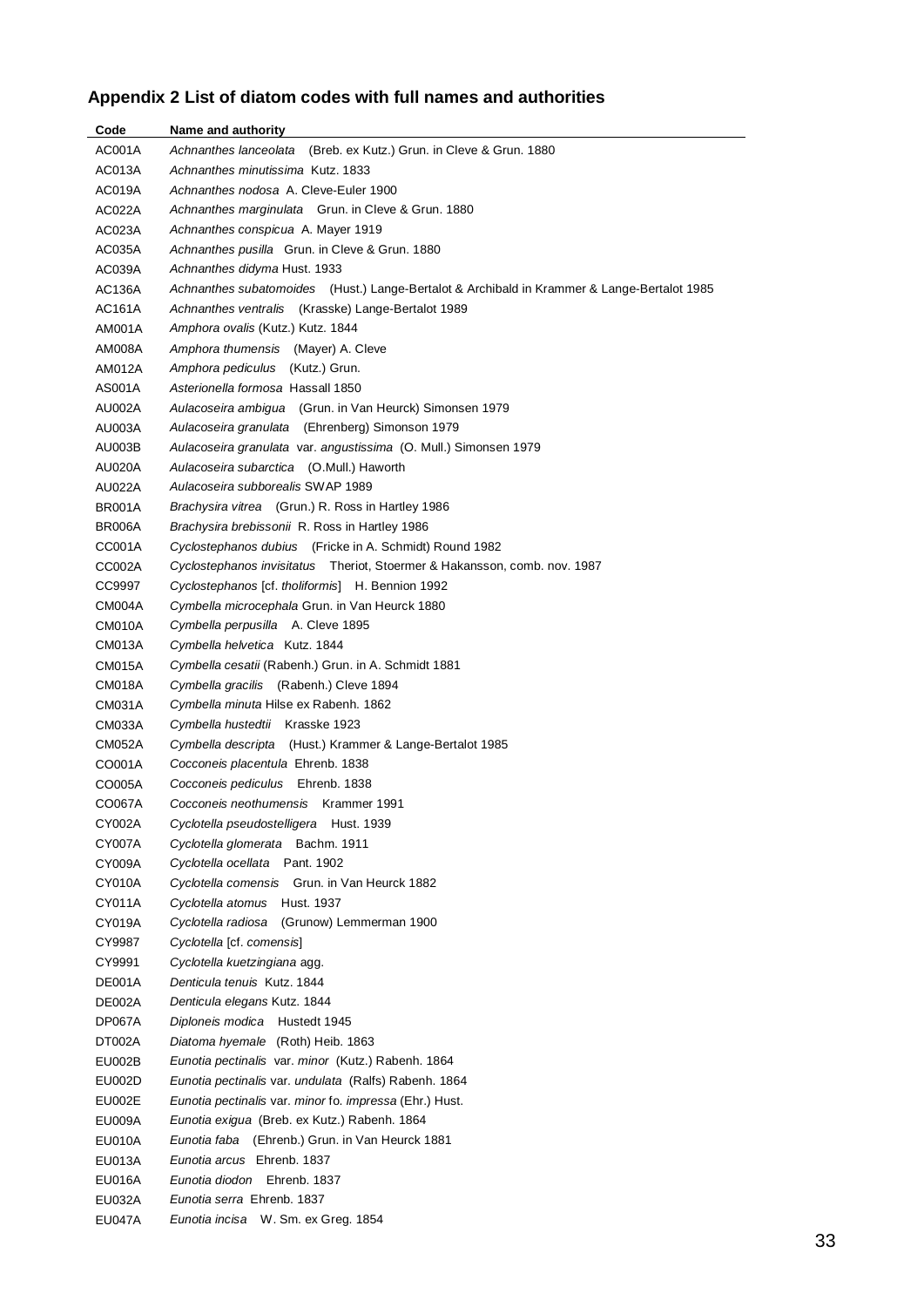EU048A *Eunotia naegelii* Migula 1907 EU105A *Eunotia subarcuatoides* Alles, Norpel, Lange-Bertalot 1991 FR001A *Fragilaria pinnata* Ehrenb. 1843 FR002A *Fragilaria construens* (Ehrenb.) Grun. 1862 FR002B *Fragilaria construens* var. *binodis* (Ehrenb.) Grun. 1862 FR002C *Fragilaria construens* var. *venter* (Ehrenb.) Grun. in Van Heurck 1881 FR002D *Fragilaria construens* var. *exigua* (W. Sm.) Schulz 1922 FR005D *Fragilaria virescens* var. *exigua* Grun. in Van Heurck 1881 FR006A *Fragilaria brevistriata* Grun. in Van Heurck 1885 FR009A *Fragilaria capucina* Desm. 1825 FR009J *Fragilaria capucina* var. *perminuta* (Grun.) L-B. 1991 FR014A *Fragilaria leptostauron* (Ehrenb.) Hust. 1931 FR015A *Fragilaria lata* (Cleve-Euler) Renberg 1977 FR018A *Fragilaria elliptica* Schum. 1867 FR019A *Fragilaria intermedia* Grun. in Van Heurck 1881 FR063A *Fragilaria robusta* (Fusey) Manguin FU002A *Frustulia rhomboides* (Ehrenb.) De Toni 1891 FU002B *Frustulia rhomboides* var. *saxonica* (Rabenh.) De Toni 1891 FU002F *Frustulia rhomboides* var. *viridula* (Breb. ex Kutz.) Cleve 1894 GO010A *Gomphonema constrictum* Ehrenb. ex Kutz.1844 GO014A *Gomphonema intricatum* Kutz. 1844 GO029A *Gomphonema clavatum* Ehr. GO050A *Gomphonema minutum* (Ag.) Ag. 1831 GY001A *Gyrosigma attenuatum* (Kutz.) Rabenh. 1853 GY005A *Gyrosigma acuminatum* (Kutz.) Rabenh. 1853 HN001A *Hannaea arcus* (Ehrenb.) Patr. in Patr. & Reimer 1966 MA001A *Mastogloia smithii* Thwaites ex W. Sm. 1856 NA002A *Navicula jaernefeltii* Hust. 1942 NA003A *Navicula radiosa* Kutz. 1844 NA009A *Navicula lanceolata* (Agardh) Kutz. NA013A *Navicula pseudoscutiformis* Hust. 1930 NA016A *Navicula indifferens* Hust. 1942 NA028A *Navicula scutelloides* W. Sm. ex Greg. 1856 NA030A *Navicula menisculus* Schum. 1867 NA033A *Navicula subtilissima* Cleve 1891 NA042A *Navicula minima* Grun. in Van Heurck 1880 NA044A *Navicula krasskei* Hust. 1930 NA055A *Navicula graciloides* A. Mayer 1919 NA066A *Navicula capitata* Ehrenb. 1838 NA068A *Navicula impexa* Hust. 1961 NA079A *Navicula pseudolanceolata* Lange-Bertalot 1980 NA084A *Navicula atomus* (Kutz.) Grun. 1860 NA099A *Navicula bremensis* Hust. 1957 NA121A *Navicula begeri* Krasske 1932 NA123A *Navicula modica* Hust. 1945 NA144A *Navicula utermoehlii* Hust. 1943 NA168A *Navicula vitabunda* Hust. 1930 NI009A *Nitzschia palea* (Kutz.) W. Sm. 1856 NI014A *Nitzschia amphibia* Grun. 1862 NI015A *Nitzschia dissipata* (Kutz.) Grun. 1862 NI042A *Nitzschia acicularis* (Kutz.) W. Sm. 1853 OP001A *Opephora martyi* Herib.1902 PE002A *Peronia fibula* (Breb. ex Kutz.) R. Ross 1956 PI004A *Pinnularia interrupta* W. Smith PI011A *Pinnularia microstauron* (Ehrenb.) Cleve 1891 PI015A *Pinnularia abaujensis* (Pant.) R. Ross in Hartley 1986 PI016A *Pinnularia divergentissima* (Grun.in Van Heurck) Cleve 1896